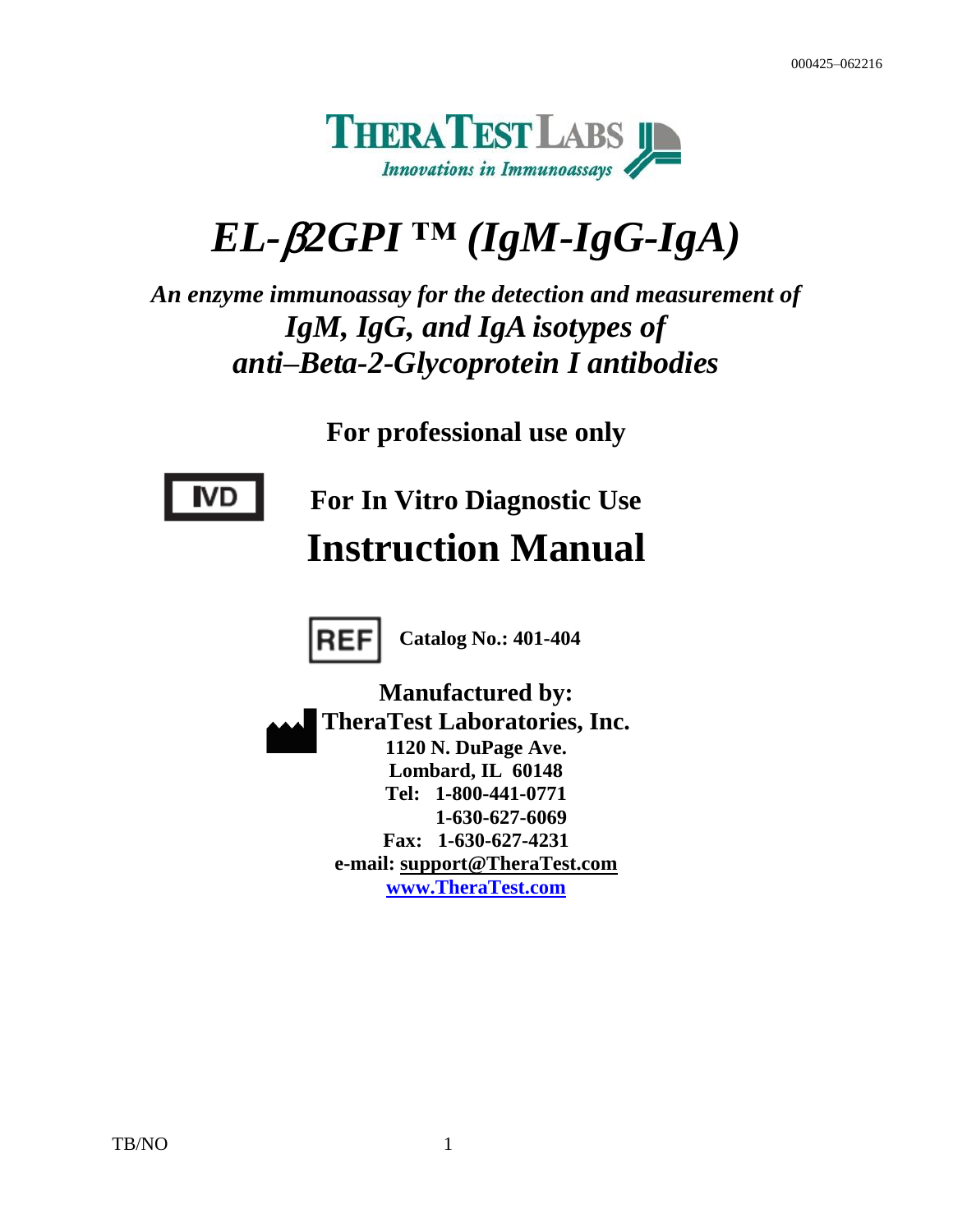## **TABLE OF CONTENTS**

|                                | Page |
|--------------------------------|------|
|                                |      |
|                                |      |
|                                |      |
|                                |      |
|                                |      |
|                                |      |
|                                |      |
|                                |      |
|                                |      |
|                                |      |
| PERFORMANCE CHARACTERISTICS 17 |      |
|                                |      |
|                                |      |
|                                |      |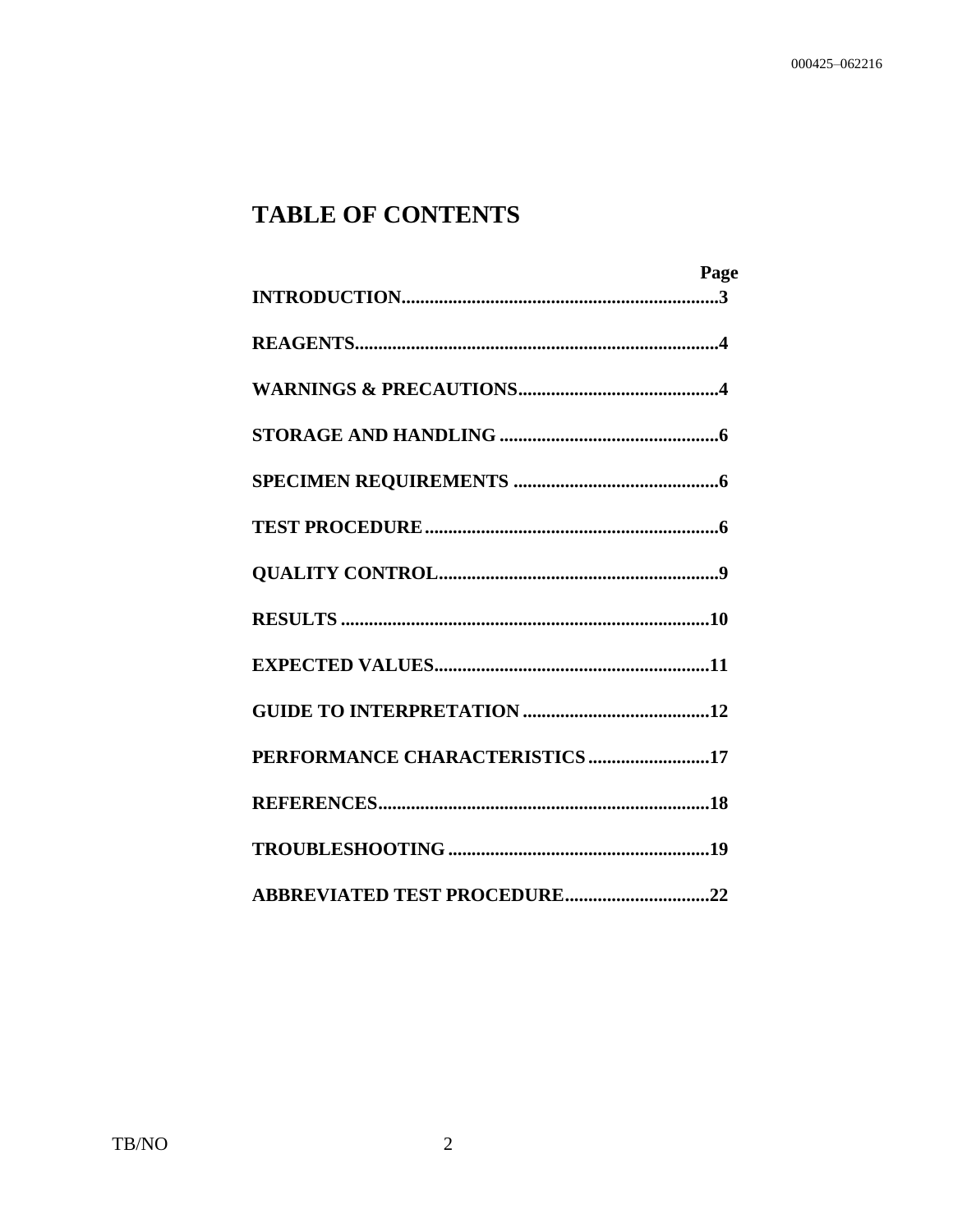## **INTRODUCTION**

#### **Name:** TheraTest *EL-2GPI™ (IgM-IgG-IgA)*

#### **Intended Use**

#### FOR IN VITRO DIAGNOSTIC USE

The TheraTest EL- $\beta$ 2GPI<sup>TM</sup> (IgM-IgG-IgA) is a set of in vitro diagnostic tests for the measurement of IgM, IgG, and IgA autoantibodies in human serum directed against serum Beta-2-Glycoprotein I ( $\beta$ 2GPI). This measurement aids in the diagnosis of antiphospholipid syndrome (APS) or certain autoimmune thrombotic disorders such as those secondary to systemic lupus erythematosus.

#### **Summary and Explanation of Test**

Beta-2-Glycoprotein I ( $\beta$ 2GPI) is a single chain polypeptide with an apparent molecular weight of 50 kD (non-reduced) and 70 kD (reduced). It is present in plasma at a concentration of about 200  $\mu$ g/mL.  $\beta$ 2GPI has been shown to inhibit the intrinsic blood coagulation pathway, ADP-mediated platelet aggregation, and prothrombinase activity of activated platelets.<sup>1</sup>

Autoantibodies against phospholipids in general and cardiolipin in particular, have been associated with thrombosis, fetal wastage, inflammation of the central nervous system, thrombocytopenia, as well as some other manifestations. These have been generally lumped together as anti-phospholipid antibody syndrome  $(APS).^{2,3,4}$  Evidence has been accumulated that some antiphospholipid antibody molecules recognize cardiolipin whereas others recognize a complex formed by cardiolipin and a carrier protein,  $\beta$ 2GPI.<sup>5 - 8</sup> Further studies have shown that, in large part, antibodies recognize molecules of  $\beta$ 2GPI at high density attached to an x-irradiated solid phase.<sup>10</sup>

Recent studies have shown that elevated levels of IgM and IgG anti- $\beta$ 2GPI antibodies may be more specific for the diagnosis of patients with APS than the elevated levels of anticardiolipin antibodies. $4,11$ In addition, a large proportion of patients with SLE were shown to have IgA anti- $\beta$ 2GPI which was correlated with the presence of APS manifestations <sup>12</sup> (see also Expected Values, below).

The distribution of immunoglobulin (Ig) heavy chain isotypes in APS patients may vary with ethnic background and disease manifestation. IgG anticardiolipin and IgG anti- $\beta$ 2GPI have been shown to have relatively high specificity for APS.<sup>13</sup> For anticardiolipin antibodies, IgG has been found to be the dominant isotype in Hispanic and African American populations, whereas IgA is dominant in the Afro-Caribbean population. IgM anticardiolipin was found to be associated with hemolytic anemia in Spanish<sup>14</sup> and Mexican<sup>15</sup> patients with SLE. The IgA isotype of anti- $\beta$ 2GPI was shown to be prevalent in SLE patients with APS manifestations.<sup>12</sup> The presence of all three isotypes of anti- $\beta$ 2GPI has a higher specificity for APS than any isotype alone (see Guide to Interpretation below).

#### **Method Description**

The TheraTest EL- $\beta$ 2GPI Test is a solid phase enzyme immunoassay with a 96-well plate format for the measurement of anti-2GPI antibodies. Isotype determinations can be performed simultaneously or individually. Pairs of wells (i.e., blank and 2GPI-coated) are incubated in parallel with Calibrator(s), diluted serum Specimens, and Positive and Negative Controls. During the incubation, the anti- $\beta$ 2GPI antibodies present in the test sample are bound to the solid phase antigen. The wells are washed and isotype-specific horseradish peroxidase-labeled anti-human immunoglobulin antibody (the enzyme conjugate) is added. After incubation of the wells with the enzyme conjugate, unbound labeled antibody is removed by aspiration and washing. A chromogenic substrate solution is then added and the presence of anti-2GPI antibodies is detected by a color change read by an ELISA reader. The absorbance value in the control well (blank) is subtracted from the value obtained from the well coated with  $\beta$ 2GPI.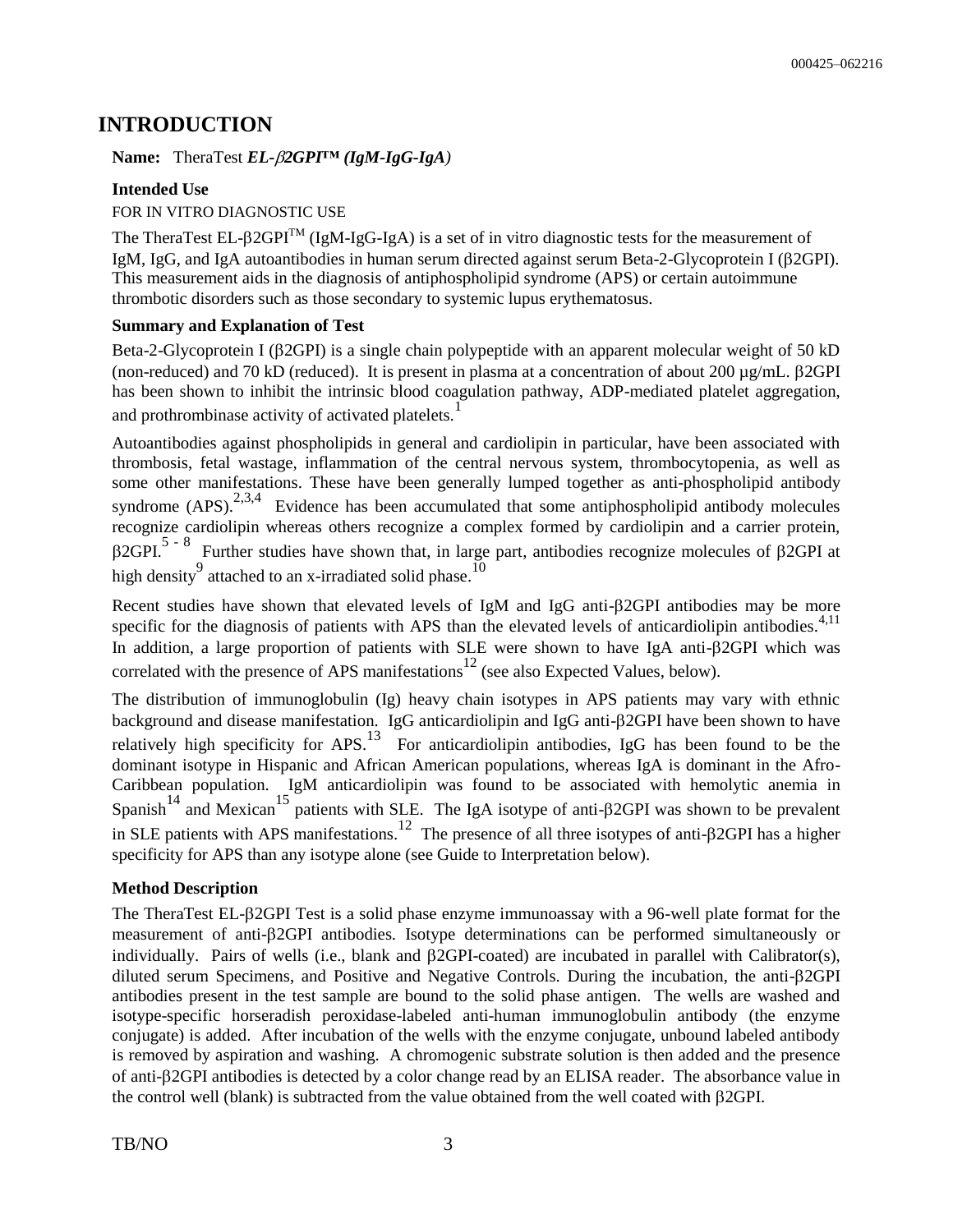### **REAGENTS**

**2GPI Coated Wells in 96-well format.** For single use only! All wells are coated with 2GPI. Wells are printed with name of the antigen. The unused wells and the frame may be stored and used at a later date. They are returned to their desiccant-containing pouch, carefully sealed in the plastic resealable pouch and stored at 2º - 8°C until the expiration date.

**Blank Wells for**  $\beta$ **2GPI.** For single use only! The unused wells and the frame may be stored and used at a later date. They are returned to their desiccant-containing pouch, carefully sealed in the plastic resealable pouch and stored at 2º - 8°C until the expiration date*.*

**Wash Buffer (10X)**- Concentrated buffer with Tween 20.

**Anti-IgM Enzyme Conjugate** - Anti-Human IgM (Fc5µ specific) conjugated with horseradish peroxidase; with preservative and dye (colored blue).

Anti-IgG Enzyme Conjugate - Anti-Human IgG (Fcy specific) conjugated with horseradish peroxidase; solution with preservative and dye (colored green).

**Anti-IgA Enzyme Conjugate** - Anti-Human IgA  $(\alpha$ -chain specific) conjugated with horseradish peroxidase with preservative and dye (colored red).

**Chromogen** - 3,3'5,5' tetramethybenzidine in buffer with hydrogen peroxide.

**Stop Reagent** - 2M phosphoric acid.

 $\beta$ **2GPI Positive Control<sup>\*</sup>** - Human serum containing IgM, IgG, and IgA antibodies to  $\beta$ 2GPI and preservative. See enclosed Data Sheet for performance characteristics.

**2GPI Negative Control\*** - Human serum containing preservative. See enclosed Data Sheet for performance characteristics.

**2GPI Calibrators\*: a) IgM; b) IgG; c) IgA***-* **(Ready-to-use)** Human serum, diluted in stabilizing buffer, containing IgM, IgG*, and/or* IgA antibodies to 2GPI with preservative. See enclosed Data Sheet for performance characteristics.

\* Reagents containing sodium azide

## **WARNINGS AND PRECAUTIONS**

FOR IN VITRO DIAGNOSTIC USE

#### **Reagents containing Human Source Material**

#### **CAUTION: Controls and Calibrators contain Human Serum. Treat as potentially infectious.**

The materials used to prepare the Calibrator and Controls were derived from human blood. When tested by FDA-cleared methods for the presence of antibody to HIV (Human Immunodeficiency Virus) and Hepatitis B

Surface Antigen (HBsAg), the materials were nonreactive. Inasmuch as no test method can offer complete assurance that HIV, hepatitis virus or other infectious agents are absent, these materials and all patient specimens should be handled as though capable of transmitting infectious diseases. Human material should be handled In accordance with good laboratory practice using appropriate precautions as described in the Centers for Disease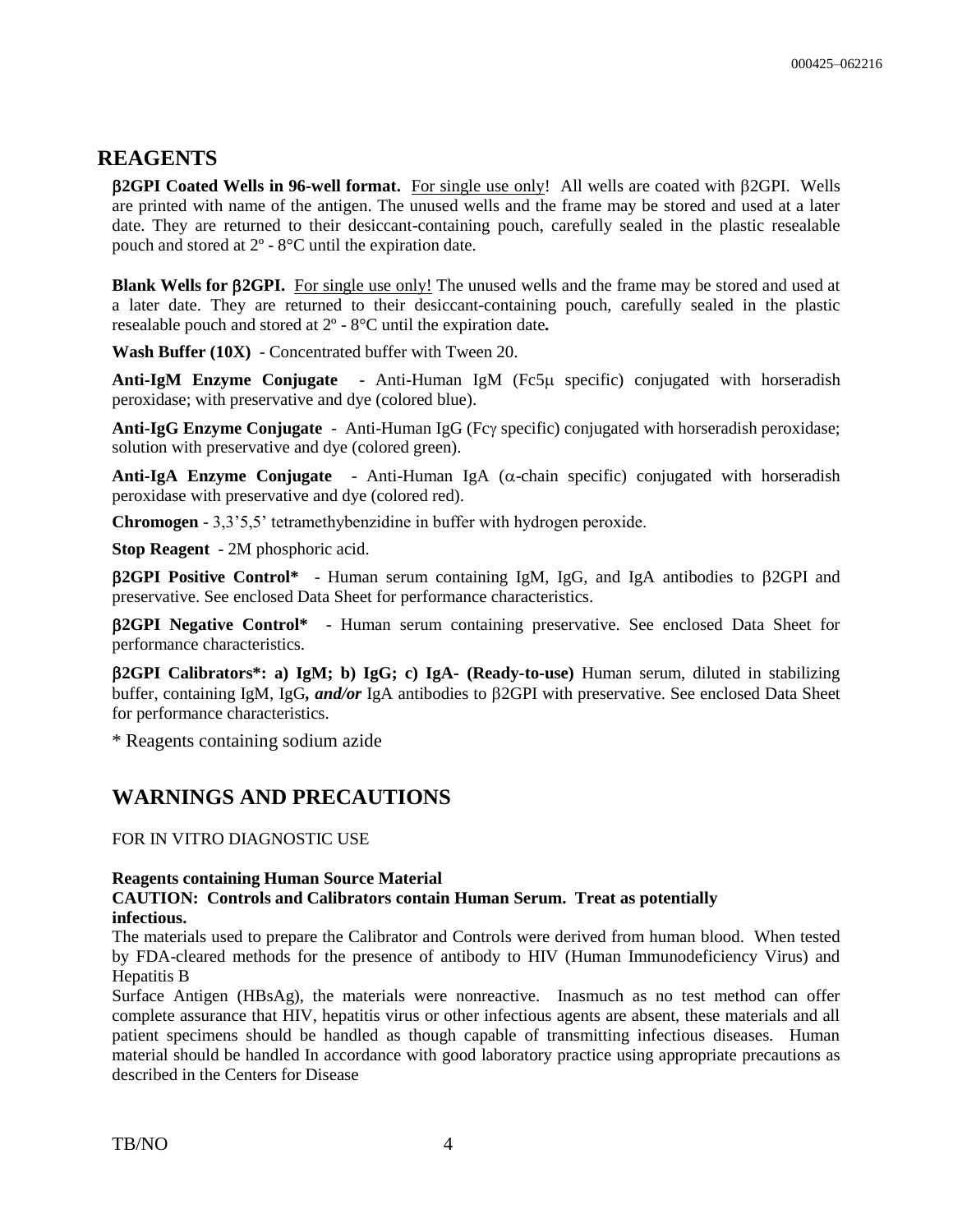Control and Prevention, "*Biosafety in Microbiological and Biomedical Laboratories*" 5th edition, Dec 2009. For Web site: Search "CDC BMBL  $5<sup>th</sup>$  edition".

#### **Chromogen**

**Irritant!** This product contains  $3,3,5,5$ <sup>2</sup>-tetramethylbenzidine (TMB) ( $\leq 0.05\%$ ), a chromogenic indicator of horseradish peroxidase activity. It has shown neither mutagenic nor carcinogenic effects in laboratory experiments.<sup>17</sup>

#### **Hazardous Substance Risk & Safety Phrases:**

R36/37/38 – Irritating to eyes, respiratory system, and skin. Avoid inhalation and direct contact.

S24/25 – Avoid contact with skin or eyes.

- S26 In case of contact with eyes, rinse immediately with plenty of water and seek medical advice.
- S36 Wear suitable protective clothing.
- S51 Use only in well-ventilated areas.

#### **Reagents Containing Sodium Azide**

Calibrators and Controls contain sodium azide which can react with lead and copper plumbing to form highly explosive metal azides. On disposal, flush drain with large quantities of water to prevent azide build-up.

#### **Hazardous Substance Risk & Safety Phrases:**

R22 - Harmful if swallowed.

R36/37/38 - Irritating to eyes, respiratory system, and skin. Avoid inhalation and direct contact.

S26 - In case of contact with eyes, rinse immediately with plenty of water and seek medical advice.

S28 - After contact with skin, wash immediately with plenty of water.

S36/37/39 - Wear suitable protective clothing, gloves and eye/face protection

S46 - If swallowed, seek medical advice immediately and show this container label.

#### **Stop Reagent (2M Phosphoric Acid)**

May cause severe burns upon contact with skin. Do not get in eyes, on skin, or on clothing. Do not ingest or inhale fumes. On contact, flush with copious amounts of water for at least 15 minutes.

#### **Hazardous Substance Risk and Safety Phrases**

R34 - Causes burns.

S26 - In case of contact with eyes, rinse immediately with plenty of water and seek medical advice.

S36/37/39 - Wear suitable protective clothing, gloves, and eye/face protection.

S45 - In case of accident or if you feel unwell, seek medical advice immediately (show label where possible).

#### **General Precautions and Information**

- 1. Wash Buffer, Chromogen, and Stop Reagent are interchangeable among the 2GPI kits. All other reagents are kit and lot specific and therefore not interchangeable.
- 2. The Stop Reagent can irritate eyes and mucous membranes.
- 3. Do not allow Chromogen to come in contact with metal or oxidizing agents.
- 4. Handle patient sera and kit reagents with appropriate precautions. Do not pipette by mouth.
- 5. Work in a well ventilated area when using kit reagents.
- 6. Do not use test components beyond expiration date.
- 7. Avoid microbial contamination of the reagents. If solutions become turbid, they should not be used.
- 8. Avoid exposure of reagents to excessive heat or light during storage.
- 9. Use disposable labware or wash all glassware and plasticware thoroughly according to standard laboratory practice.
- 10. Dispose of containers and unused kit reagents in accordance with all local, state and federal regulatory requirements.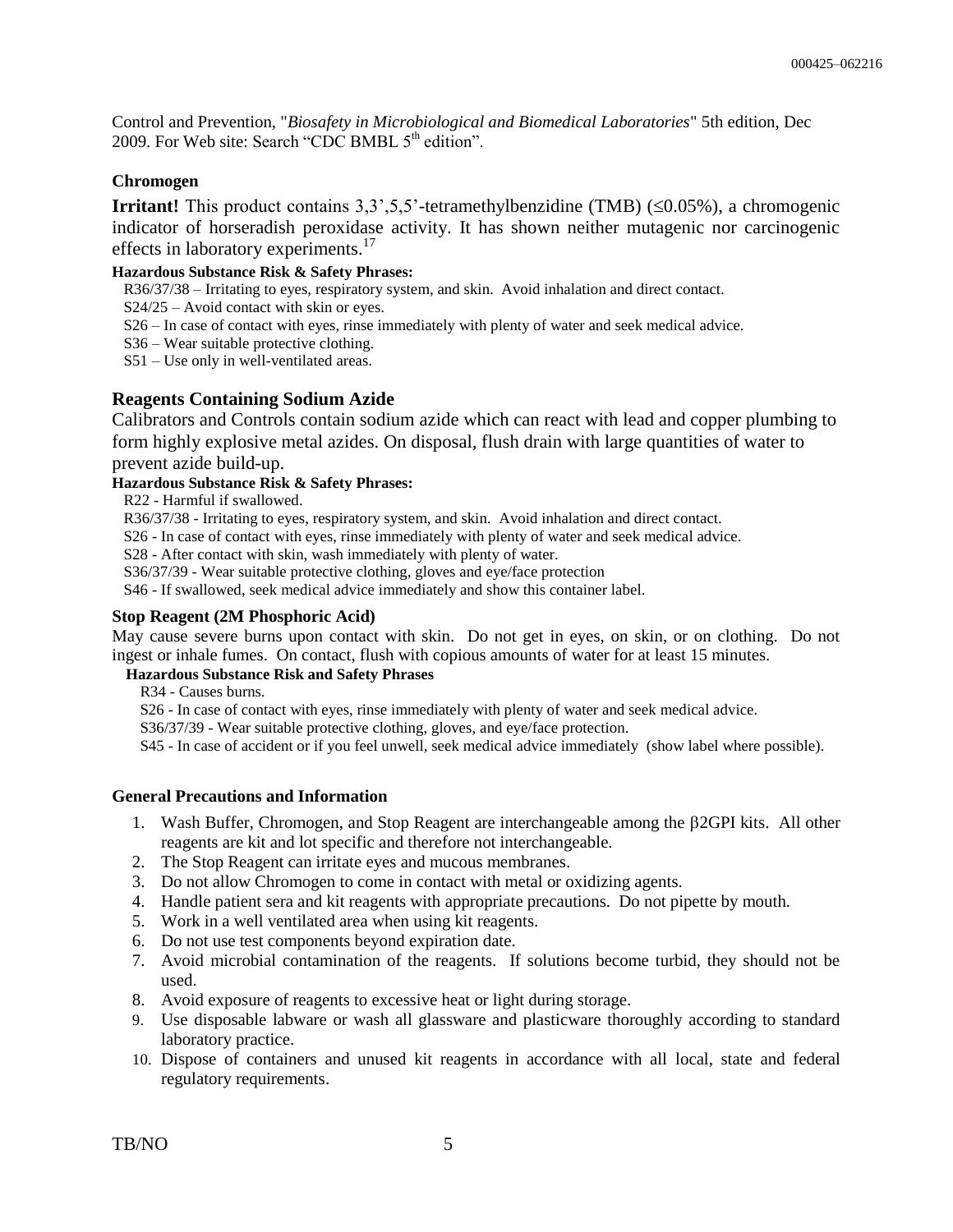## **STORAGE AND HANDLING**

- 1. Store all reagents at  $2^{\circ}$   $8^{\circ}$ C when received. Avoid freezing reagents.<br>2. All reagents must be brought to room temperature (18  $25^{\circ}$ C) for 30 is
- All reagents must be brought to room temperature (18 25<sup>o</sup>C) for 30 minutes prior to use.
- 3. Avoid subjecting reagents to direct sunlight.
- 4. When stored at  $2^{\circ}$   $8^{\circ}$ C, the diluted Wash Buffer is stable for 8 weeks.

### **SPECIMEN REQUIREMENTS**

#### **Collection and Storage of Serum**

No special preparation of the patient is required. A whole blood specimen should be obtained (in a red top, serum separating tube) using accepted medical techniques to avoid hemolysis. The blood should be allowed to clot and the serum separated by centrifugation. Unseparated blood can be stored at  $18-25^{\circ}\text{C}$ for 24 hours before serum separation. The test serum should be clear and non-hemolyzed. Serum samples may be stored at  $2 - 8^{\circ}C$  for up to 14 days prior to testing. If testing cannot be completed within 14 days of collection, the separated serum must be stored at  $-20^{\circ}$ C. Allow serum to equilibrate to room temperature  $(18 - 25^{\circ}\text{C})$  prior to testing. Do not use serum that has been thawed more than once or that has been heat inactivated.

### **TEST PROCEDURE**

Before starting the assay, read the Instructional Manual carefully. Instructions should be followed exactly as they appear in this Instruction Manual to ensure valid results.

#### **A. Materials provided**

| Item           | Component                                     | No. / Vol.                 |
|----------------|-----------------------------------------------|----------------------------|
| 1              | <b>B2GPI</b> Coated Wells                     | plates<br>2                |
| 2              | Blank Wells for <b>B2GPI</b>                  | plates<br>2                |
| 3              | Wash Buffer (10X)                             | $2 \times 100$ mL          |
| $\overline{4}$ | Anti-IgM Enzyme Conjugate                     | $1 \times 27$ mL           |
| 5              | Anti-IgG Enzyme Conjugate                     | $1 \times 27$ mL           |
| 6              | Anti-IgA Enzyme Conjugate                     | $1 \times 27$ mL           |
| 7              | Chromogen                                     | $2 \times 27$ mL           |
| 8              | <b>Stop Reagent</b>                           | $2 \times 27$ mL           |
| 9              | $\beta$ 2GPI Positive Control (IgM, IgG, IgA) | $1 \times 0.35 \text{ mL}$ |
| 10             | β2GPI Negative Control                        | $0.35$ mL<br>1 x           |
| 11             | β2GPI IgM Calibrator                          | $1 \times 1.5 \text{ mL}$  |
| 12             | β2GPI IgG Calibrator                          | $1 \times 1.5 \text{ mL}$  |
| 13             | β2GPI IgA Calibrator                          | $1 \times 1.5$ mL          |
| 14             | Resealable plastic pouch                      |                            |

#### **B. Materials required but not provided**

1. Calibrated adjustable micropipettors: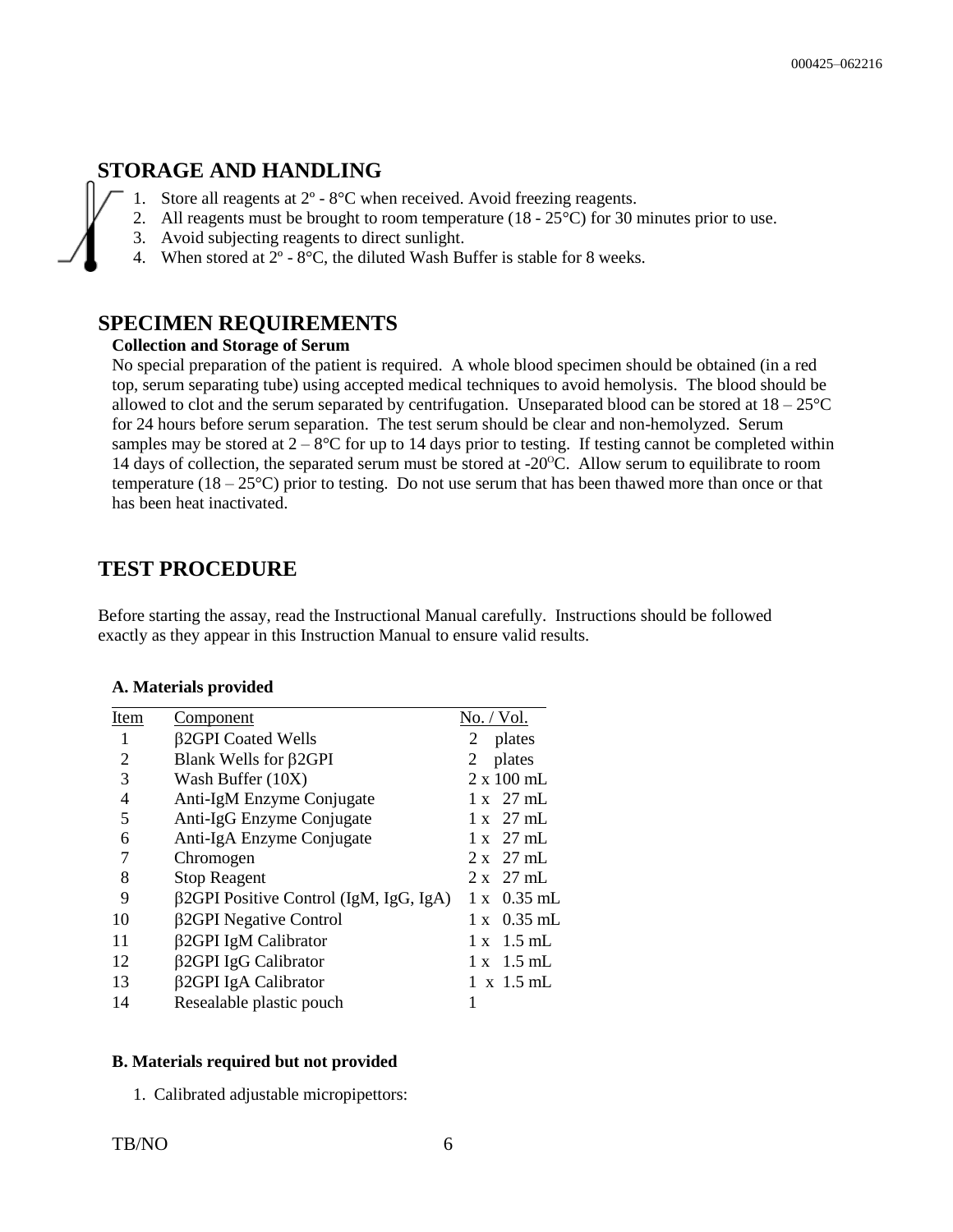- a. multichannel pipettor, 12 channels, 50-300  $\mu$ L ( $\pm$ 5%)
- b. single channel micropipettor, 5-50  $\mu$ L ( $\pm$ 5%)
- c. single-channel micropipettor,  $200-1000 \mu L$  ( $\pm 5\%$ )
- d. 8-channel repeat pipettor,  $50-200 \mu L (10%)$  for plate washing (optional)
- 2. Pipette tips  $(100 1000 \mu L, 200 1000 \mu L, 1 200 \mu L,$  plugged)
- 3. Glass or plastic pipettes (1-mL, 5-mL, and 10-mL)
- 4. 1.2-mL minitubes (cluster tubes or dilution tubes)
- 5. Interval timer
- 6. Multichannel pipette reagent reservoirs
- 7. Single (450 nm) or dual (450 nm test, 620 690 nm reference) wavelength spectrophotometer (ELISA reader) for 96-well microtiter plates, capable of linear absorbance reading from 0.02 to 2.5.
- 8. Deionized water (resistivity >1MOhm) or purified water for irrigation, USP
- 9. Clean wash bottle
- 10. Automated plate washer (optional)
- 11. 1-L graduated cylinder (Class B or better)
- 12. Absorbent paper towels for blotting washed plates

#### **C**. **Reagent preparation:**

- *1.* **1X Wash Buffer** The 10X Wash Buffer must be diluted 1:10 prior to use. Prepare 1X Wash Buffer by pouring the contents of the 10X wash Buffer into a clean one liter volumetric container. Rinse the bottle with deionized or distilled water to remove residual buffer. Add the rinse to the one liter container. Add deionized or distilled water until a total volume of 1.0 liter is reached; mix thoroughly. When stored at 2 – 8°C, the diluted Wash Buffer is stable for 8 weeks*.* The 1X Wash Buffer is used to dilute samples (i.e., as Specimen Diluent) and to wash microwells*. Note: Prior to use, check the 10X Wash Buffer for crystals formed during storage in the cold. If crystals are present, warm the bottle until the crystals dissolve. Failure to take this precaution will cause test failure.*
- **2.** Chromogen Disposable glassware or plasticware should be used to dispense the Chromogen. Alternatively, all labware employed must be washed thoroughly according to standard laboratory practice. The Chromogen should be pipetted into the reagent reservoir (an excess of 10% of the necessary amount should be measured) no sooner than 5 minutes prior to use. Discard any unused Chromogen after completion of the test procedure. Do not pour excess Chromogen back into the stock bottle.
- **3. Specimens, Positive Control, and Negative Control** The Specimens and Controls must be diluted 1:101 prior to use. Pipette 10  $\mu$ L of the appropriate Specimen or Control into 1 mL of Specimen Diluent (i.e., 1X Wash Buffer). Unused diluted Controls and Specimens should be discarded after assay completion. The acceptable range for each Control is reported on the enclosed Data Sheet.
- **4.**  $\beta$ 2GPI Calibrators All Calibrators are pre-diluted and ready for use. Do not dilute further.
- **5.**  $\beta$ 2GPI Coated Wells and Blank Wells for  $\beta$ 2GPI The entire strip of break-apart wells may be employed or individual wells may be used. An example for distribution of the antigen-coated wells and blank wells is shown on the Data Sheet. For each specimen tested, place one antigen-coated well and one blank well in the frame for each isotype determination.

#### **D. Assay procedure**

- **1.** Allow all reagents and patient sera to come to room temperature prior to use  $(18-25^{\circ}C)$ .
- **2.** Calibrator(s), Positive Control, and Negative Control must be included with all assays.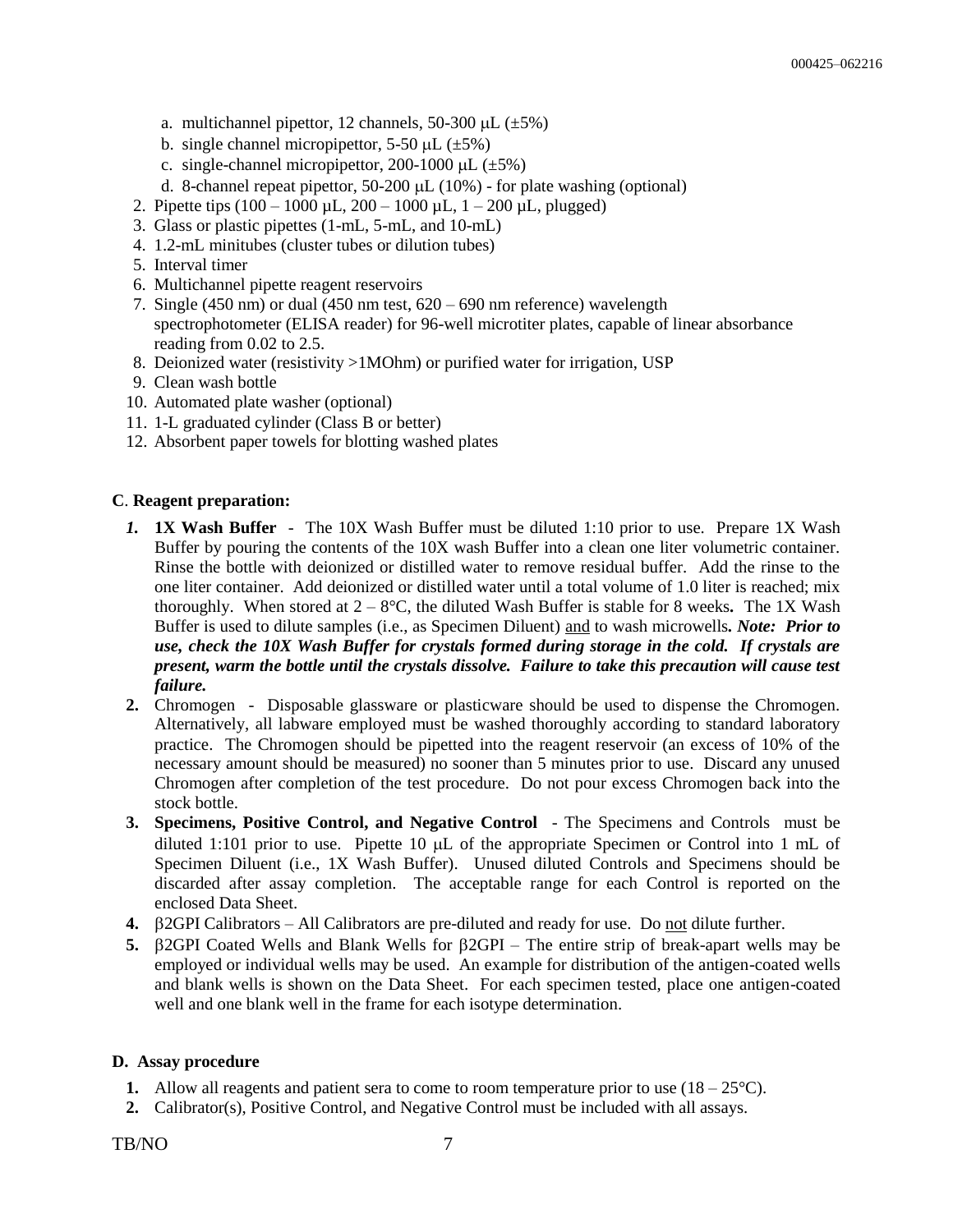**3.** Select the appropriate plate format; mark the position of the samples (i.e., Calibrator(s), Positive Control, Negative Control, and Specimens) on a worksheet. **See suggested plate layouts in the Data Sheet and Fig. 1.**



Fig. 1. Arrangement of Calibrator(s), Positive Control, Negative Control, and Specimens

- **4.** Determine the number of antigen-coated and blank wells needed. Open the metallized pouches and remove the appropriate number of wells. Return any remaining wells to the pouches with the desiccant; carefully reseal in the resealable plastic pouches and refrigerate. Antigen-coated wells are labeled (B2) and specimen blank wells are labeled (B2BL). Assemble the plate with one column of antigen (B2) wells and next to it a column of blank (B2BL) wells. See suggested plate layout diagram in the Data Sheet.
- **5.** Dilute all Specimens, and Controls (but not the Calibrator(s)) 1:101 (e.g., 10  $\mu$ L into 1 mL) in 1X Wash Buffer and mix well. Pipette 100  $\mu$ L of Calibrator(s) (as supplied), 100  $\mu$ L of each of the diluted controls and samples into each well of a pair (antigen-coated and Specimen Blank). For best results pipette all samples within 5 minutes of the start of the assay. This step is facilitated by the use of multichannel or repeat pipettes.
- **6.** Incubate the plate for  $30 35$  minutes at room temperature  $(18 25^{\circ}C)$ .
- **7.** For manual washing of the plate, remove the sample fluid from the wells by aspiration or by shaking the liquid from the plate into a designated disposal container or sink. Fill all wells with 1X Wash Buffer (250-350 µL per well) but do not overflow wells. Remove liquid from wells and repeat the washing procedure 2-3 more times for a total of 3-4 washes. For washing the plate(s) with automated or semi-automated instruments, follow their accompanying instructions. Whether washing is done manually or with an automated washer, remove all residual fluid from the wells after the last wash by blotting the inverted plate on absorbent paper.
- **8.** Pipette 100  $\mu$ L of the isotype-appropriate Enzyme Conjugate into each well of matched isotype designation. Complete this step within 5 minutes for each plate.
- **9.** Incubate plate(s) for  $30 35$  minutes at room temperature  $(18 25^{\circ}C)$ .
- **10.** Aspirate or decant the Enzyme Conjugates from all wells and wash the plate as in Step 7 above.
- **11.** Dispense 100 µL of Chromogen into each well. Incubate the plate for  $15 (\pm 1)$  minutes at room temperature (18 -  $25^{\circ}$ C). The  $\beta$ 2GPI-coated wells, incubated with the Positive Control or the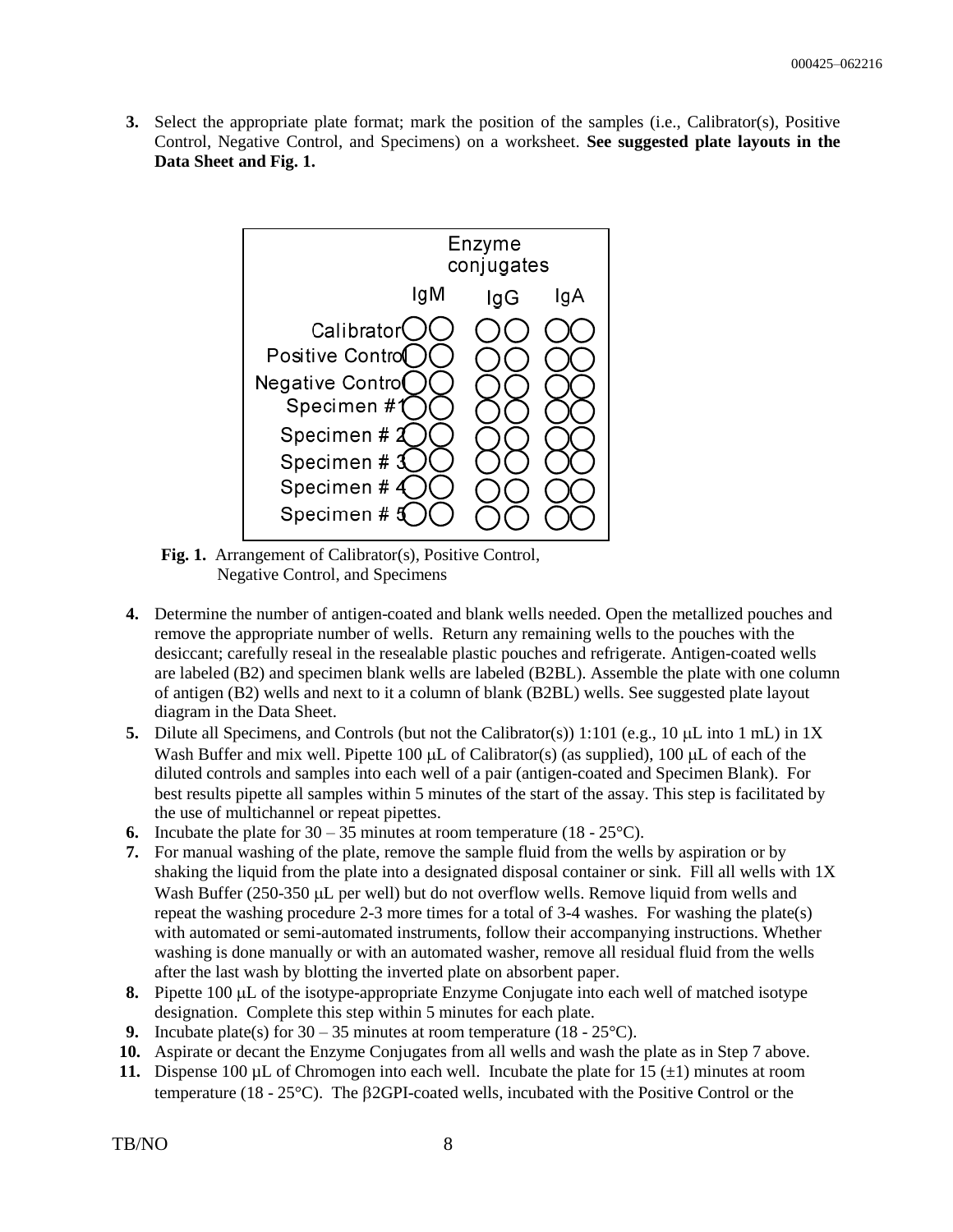Calibrator(s), will develop a blue color.

- **12.** Pipette 100 µL of Stop Reagent into each well and mix by gently tapping the side of the plate. The blue color changes to yellow.
- **13.** Firmly seat the microtiter plate in the reader and measure absorbance of each well at 450 nm. Absorbance values should be read within 30 minutes of completing the assay. If a dual wavelength ELISA reader is used, set the test wavelength at  $450 \text{ nm}$  and the reference at  $620 - 690 \text{ nm}$ . Follow the instructions provided with your instrument.

#### **E. Procedural Comments**

- **1. Storage and Handling of Microwells** The wells that are not used during the assay should be promptly placed in the metallized pouch with desiccant, sealed in the resealable pouch, and stored at 2º - 8°C. Wells stored in a previously opened pouch should be used within 3 months. To avoid false positive readings, the bottom of the microwells should be kept clean at all times**.**
- **2. Crystallization of Reagents -** The Wash Buffer (10X), may crystallize at 2° 8°C. **Important**: *Inspect the bottle for crystals prior to dilution. If crystals are present, warm the reagent at 37°C until crystals dissolve***.**
- **3. Washing** Each column of wells may be washed using a multichannel pipettor or a repetitive pipettor. The wells may be aspirated or decanted into an appropriate disposal container or sink. Alternatively, commercial semi-automated washing systems may be used by following the manufacturer's instructions. Irrespective of the method, blot the wells on absorbent paper after the final wash. **Note***: Insufficient washing may elevate background giving imprecise test* **results.**
- **4. Pipetting** To avoid cross-contamination and sample carry-over, Calibrator(s), Positive Control, Negative Control, and patient Specimens **must** be pipetted with separate pipette tips*.* When testing multiple Specimens, a multichannel pipettor should be used to pipette the Specimens, Enzyme Conjugates, 1X Wash Buffer, Chromogen, and Stop Reagent. Avoid cross-contamination of these reagents by using separate tips also.
- **5. Plate setup** To minimize confusion that can result from detachment of the strips from the frame, write a symbol that identifies the nature of the strip on its textured tab before starting the assay.
- **6. Measurement of Absorbance Values -** Absorbance values should be measured within 30 minutes after completion of an assay. If the absorbance value exceeds the limit of detection for the instrument, an approximate value may be obtained by one of two methods:
	- a. Remove 100  $\mu$ L from the well and its corresponding Specimen Blank and add 100  $\mu$ L of deionized or distilled water to each; determine the net absorbance value and then multiply that value by 2. This dilution procedure may be repeated. LIMITATION: Patient antibody levels may exceed the available antigenic sites of the well.
	- b. Repeat the assay testing the Specimen at a 1:1010 dilution (or greater dilution) in Specimen Diluent. Multiply the measured Unit value by the additional dilution factor beyond 1:101 (i.e., Unit value x 10 for a 1:1010 dilution). LIMITATION: Approximation of measurement is subject to the intrinsic nonlinearity of (diluted) serum antibodies. The absorbance values obtained from this dilution procedure are only approximations of antibody bound to the well.

## **QUALITY CONTROL**

**1. Specimen Blanks:** If the Specimen Blank absorbance values for Calibrator(s), Positive Control, Negative Control, and for multiple test Specimens exceed 0.4, the assay should be repeated. If the IgG Specimen Blank absorbance value obtained for any given patient Specimen exceeds 0.4, the given Specimen should be retested. If upon repeat testing, the IgG Specimen Blank absorbance value is again above 0.4, the patient Specimen may be abnormal with respect to IgG (e.g.,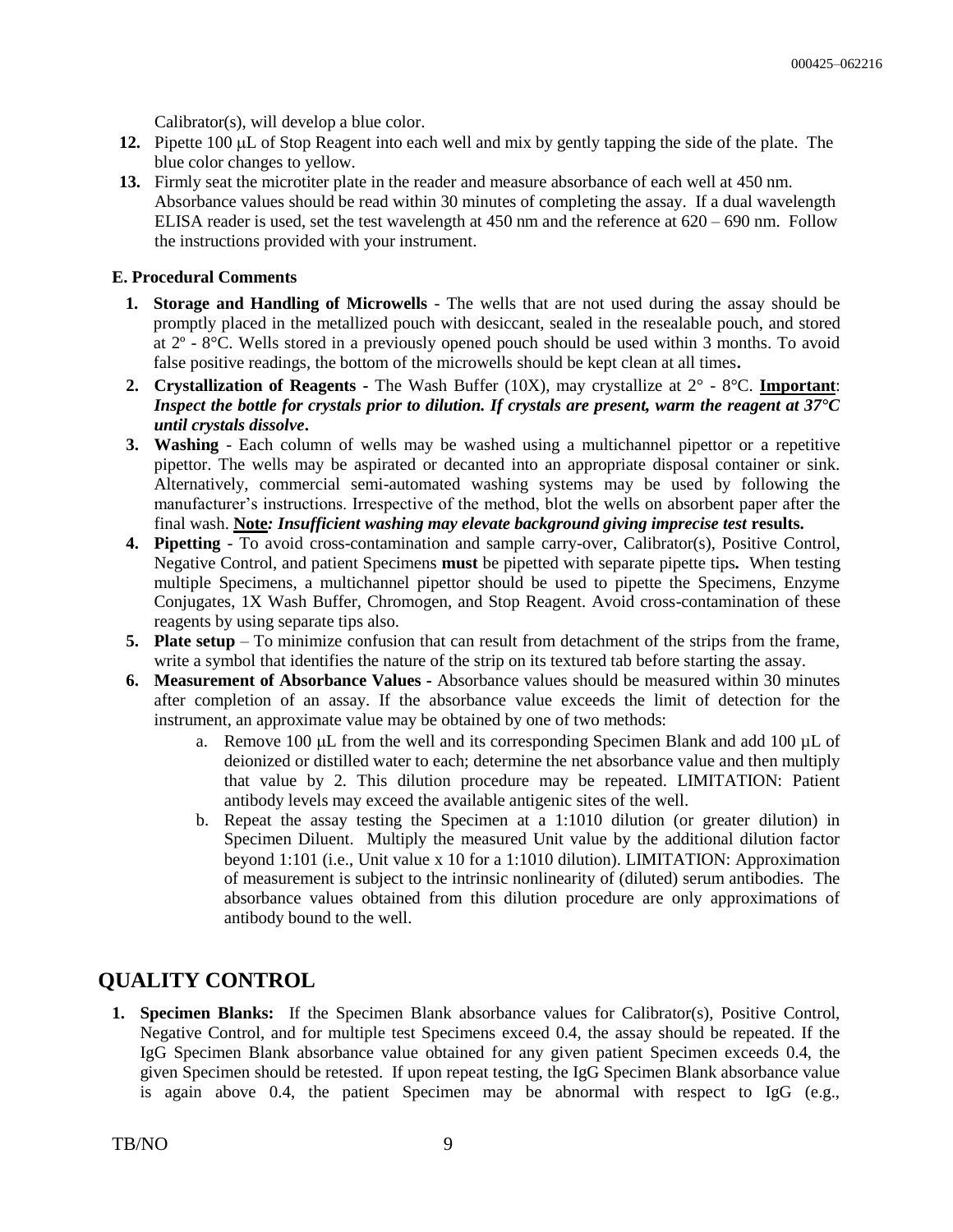hypergammaglobulinemia). **If a more definitive explanation is needed, please contact the manufacturer**. Inappropriately stored Specimens may have relatively high blanks.

- **2. Calibrators:** The Calibrator(s) should have net absorbance values that are within the ranges specified on the **Data Sheet**. If the values obtained fall outside the ranges provided, the entire run should be discarded and the test repeated.
	- **2.Positive and Negative Controls:** Positive and Negative Controls **must** be run each time the assay is performed. In order to validate the assay, the Positive and Negative Control Unit values must be within the ranges stated on the enclosed **Data Sheet**. When the results for Positive and Negative Controls are not within the specified ranges, the run is repeated.

Previous runs of the same lot should be reviewed to determine if a shift or a sustained change (e.g., downward trend) in values has occurred. (See Troubleshooting.)

**4. Patient Specimens:** If the net absorbance value for a Patient Specimen exceeds the linear range of the ELISA reader (usually  $2.0 - 2.5$  OD), retest by further diluting the Specimen 1:10 (final dilution = 1:1010) and repeat the test procedure. To obtain Units/mL, use the following formula: (*See below for an explanation of the Conversion Factor.*)

Conversion Factor x Net Abs (10-fold diluted Specimen)  $x$  10 = Units/mL in Specimen

### **RESULTS**

Most ELISA readers are computer compatible and data may be calculated with the help of computer programs. Check periodically that the program chosen yields the same results as obtained by manual calculations.

#### **Calculation of Results**

**1.** Determination of Net Absorbance Values**:**

The net absorbance for Calibrators, Positive Controls, Negative Controls, and Specimens is calculated by subtracting the absorbance value of the blank well (R) from the absorbance value of the antigen-coated well (L). Each test well ( $\beta$ 2GPI IgM, IgG, IgA) has a separate Specimen Blank well. The absorbance value of the Specimen Blank well is subtracted from the absorbance value of the test well to obtain the net absorbance.

#### **Example**:

Absorbance of  $\beta$ 2GPI antigen-coated well (on Left) = 1.150 Absorbance of corresponding Blank well (no antigen coating, on Right) =  $0.150$ Net Absorbance of anti- $\beta$ 2GPI = 1.150 – 0.150 = 1.000

Note: If the absorbance in the Blank well is higher than in the  $\beta$ 2GPI-coated well, the net absorbance should be considered zero.

- **2.** Calculation of anti- $\beta$ 2GPI antibody activity:
	- a) The calculation of **X** Units of antibody in a Specimen is based on the following principle:

| Units/mL in Calibrator              | -<br>$\overline{\phantom{0}}$ | X Units/mL in Specimen            |
|-------------------------------------|-------------------------------|-----------------------------------|
| <b>Net Absorbance of Calibrator</b> |                               | <b>Net Absorbance of Specimen</b> |

b) From this formula a **C**onversion **F**actor (**CF**) is calculated.

**Note**: *The CF is Ig class specific*. *Calculate separate CF(s) for IgM, IgG, and IgA anti-2GPI antibody activities.*

**CF = anti-2GPI Units/mL in Calibrator**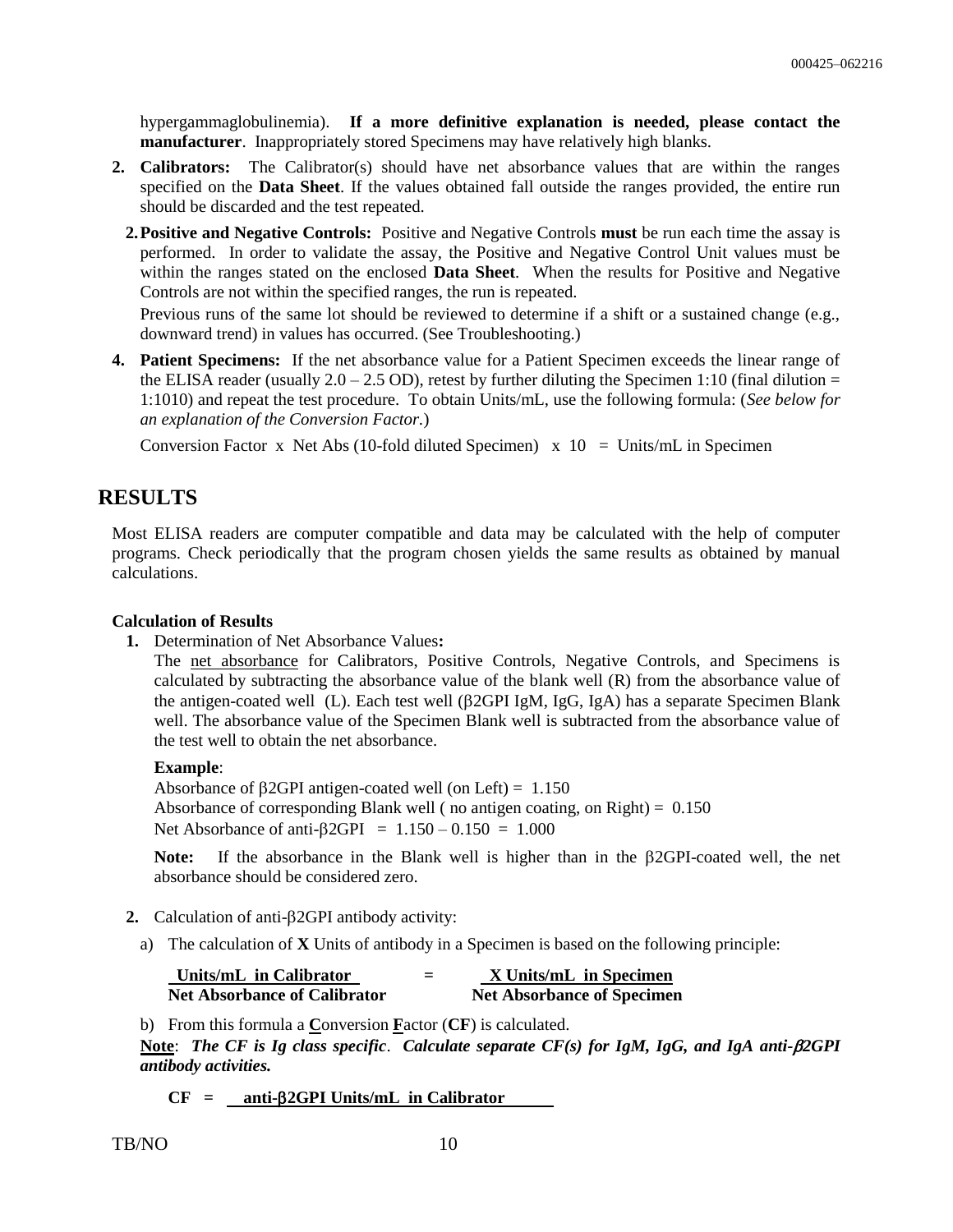#### **( Net Absorbance value of Calibrator)**

c) The **CF** can then be used to calculate the Units/mL in each Specimen, as follows:

#### **CF x Net Abs. of Specimen = Units/mL in Specimen.\*\***

d) The Conversion Factors for the IgM, IgG, and IgA autoantibody Units/mL must be calculated each time the Calibrator is used for testing.

 \*\*If the net absorbance value of a Specimen is equal or higher than 2.0, it should be diluted at least an additional 1/10

and retested. Otherwise the result should be reported as >n Units/mL where n has been calculated with a Net Absorbance

of 2.0.

#### **Limitations of the Procedure**

- **1.** Diagnosis should not be made solely on the basis of a positive test result. The results must be interpreted in conjunction with all clinical information available to the physician (i.e., history, physical exam, and other diagnostic procedures).
- **2.** Treatment of a patient should not be initiated solely on the basis of a positive EL- $\beta$ 2GPI test. Supportive clinical information should be available.
- **3.** Patients with a positive syphilis serology including the fluorescence test may also show a false positive test result for anti-2GPI antibodies. Syphilis serology should be known if a Specimen is abnormal.
- **4.** As for any indirect solid phase immunoassay, rheumatoid factor of any isotype may react with IgG attached to the solid phase in the form of anti-2GPI antibody. However, if IgG anti-2GPI is not present, rheumatoid factor does not react with the antigen-coated wells. Rheumatoid factors IgM and IgA may mask the presence of anti-2GPI IgG antibody and may cause it to appear as IgM and/or IgA antibody instead of IgG.
- **5.** The individual laboratory should verify normal values for different isotypes, since the normal values may vary with age and ethnic groups. However, abnormal values in elderly should not be attributed only to age.<sup>16</sup>

### **EXPECTED VALUES**

Sera from 100 random blood bank donors were tested. The following upper limits of anti- $\beta$ 2GPI Units/mL, for normals, were established for each Ig isotype. A cut-off at 98-99 percentile was used for the "normal" population.

Anti-2GPI IgM: 4 2GPI Units/mL Anti-2GPI IgG: 25 2GPI Units/mL Anti-2GPI IgA: 4 2GPI Units/mL

Because no national or international Standard(s) exist for anti- $\beta$ 2GPI antibodies, TheraTest based its Units on an anticardiolipin standard provided by the Anti-Phospholipid Standardization Laboratory (Atlanta, Georgia). The Units were set such that the net absorbance for a Unit of anti-2GPI (on an Igisotype-specific basis) approximates the net absorbance for a Unit of anti-cardiolipin antibody (on an Igisotype-specific basis) with use of the anticardiolipin Standard.

Specimens should be considered in the "gray" area of positive range as follows: IgM, 5 - 10 Units/mL, IgG, 25 - 40 Units/mL, and IgA , 5 - 6 Units/mL). These results should be reported as borderline positive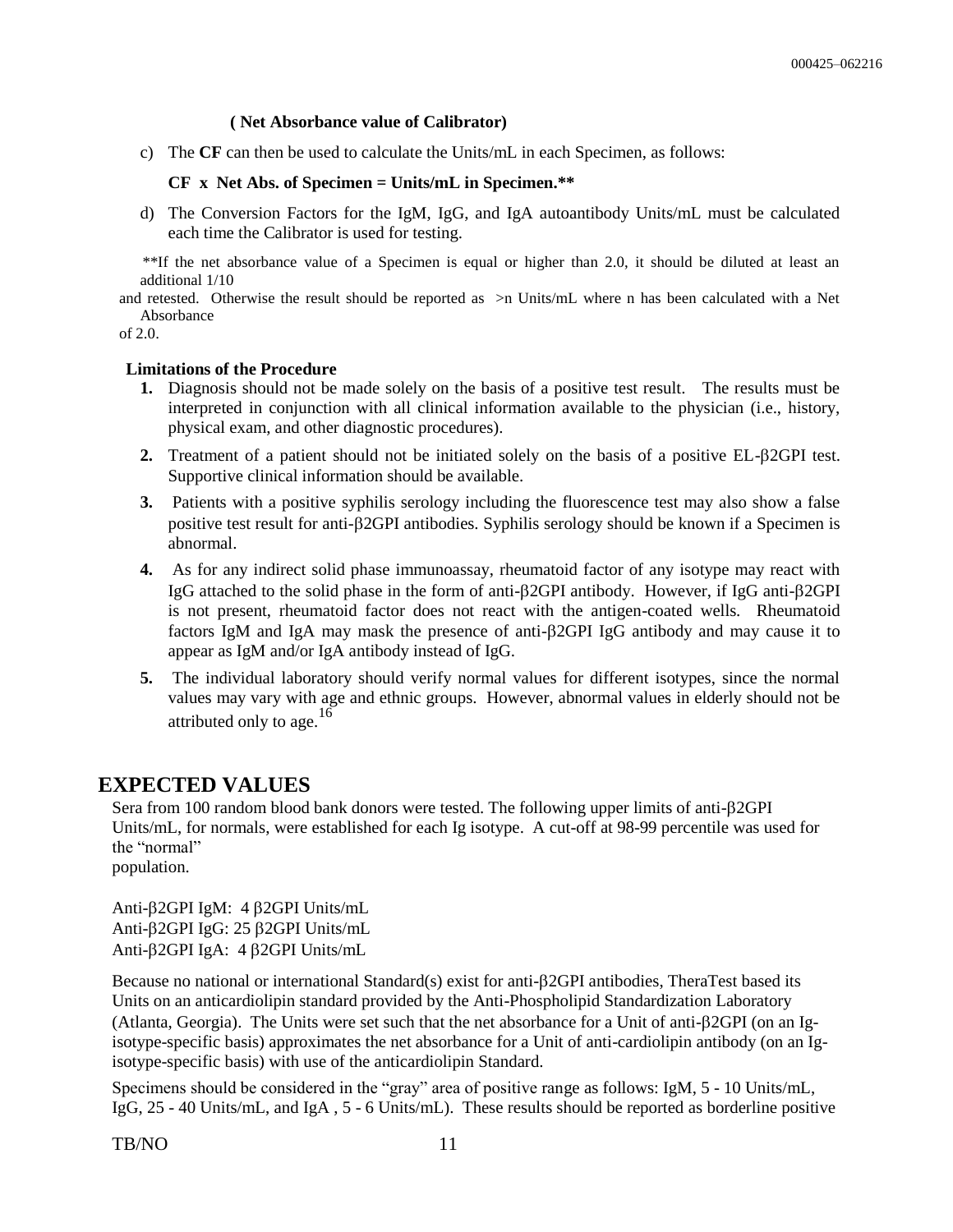and the clinician is advised to consider repeating the test in 4-8 weeks. Abnormal levels are considered:  $>$  10 IgM anti- $\beta$ 2GPI Units/mL,  $>$  40 of IgG anti- $\beta$ 2GPI Units/mL or  $>$  6 of IgA anti- $\beta$ 2GPI Units/mL. See **Table 1**, **Reference Ranges**.

|                            | IgM       | <b>IgG</b>                           | ʻΩA |
|----------------------------|-----------|--------------------------------------|-----|
| <b>Normal</b>              |           |                                      |     |
| <b>Borderline Positive</b> | 10<br>. – | 40<br>26<br>$\overline{\phantom{0}}$ | ີ - |
| <b>Abnormal</b>            |           | 4.                                   |     |

#### **Table 1**. **Reference Ranges for Serum anti-β2GPI**

## **GUIDE TO INTERPRETATION**

The expected clinical sensitivity of the TheraTest EL- $\beta$ 2GPI for APS is shown in **Tables 2** and 3. Previous studies have shown sensitivities of IgM anti- $\beta$ 2GPI and IgG anti- $\beta$ 2GPI within the same ranges as reported here, with specificities of >80% for APS.<sup>13</sup> The sensitivity for APS in SLE patients with severe manifestations of the syndrome is >90%, when IgA-anti- $\beta$ 2GPI is also considered along with IgMand IgG- anti- $\beta$ 2GPI.<sup>12</sup> On 100 specimens from patients expected to have anti-phospholipid syndrome there was a highly significant correlation and a large overlap between the levels of anticardiolipin and anti- $\beta$ 2GPI (**Figs. 2** and **3**) ( $p$ <0.001 for all three isotypes).

The values for sensitivity, specificity and agreement expressed in **Table 2** were calculated as follows. For calculation of disease sensitivity of the EL-anti-2GPI test for APS, all patients in the study that met the usual definition of antiphospholipid syndrome (N=87) ( i.e., clinical manifestation(s) plus anti-cardiolipin antibodies $^{11}$ ) were considered as truly diseased (APS). Specificity of the test for APS was calculated with two sets of controls: a) blood bank donors (N=100) and b) disease controls (N=114) (i.e., patients with collagen vascular diseases: [50 with rheumatoid arthritis]  $+$  [44 with scleroderma]  $+$  [20 with SLE without manifestations of APS] ). The agreement was calculated by considering the truly diseased (i.e., APS) as 100% of all patients that had clinical manifestations of antiphospholipid syndrome and at least one of the two antibody specificities, either anticardiolipin or anti- $\beta$ 2GPI (N=105). The best sensitivity (88%) and agreement (85%) values were obtained when the specimen was positive for at least one isotype (any isotype). The best specificity was observed when the specimen was positive for all three isotypes (M+G+A together) and the patients were compared to normal donors (100% specificity) or disease controls (98% specificity). A high level of antibody (vs borderline) was also important in providing a relatively high specificity (**Table 2**, col.7).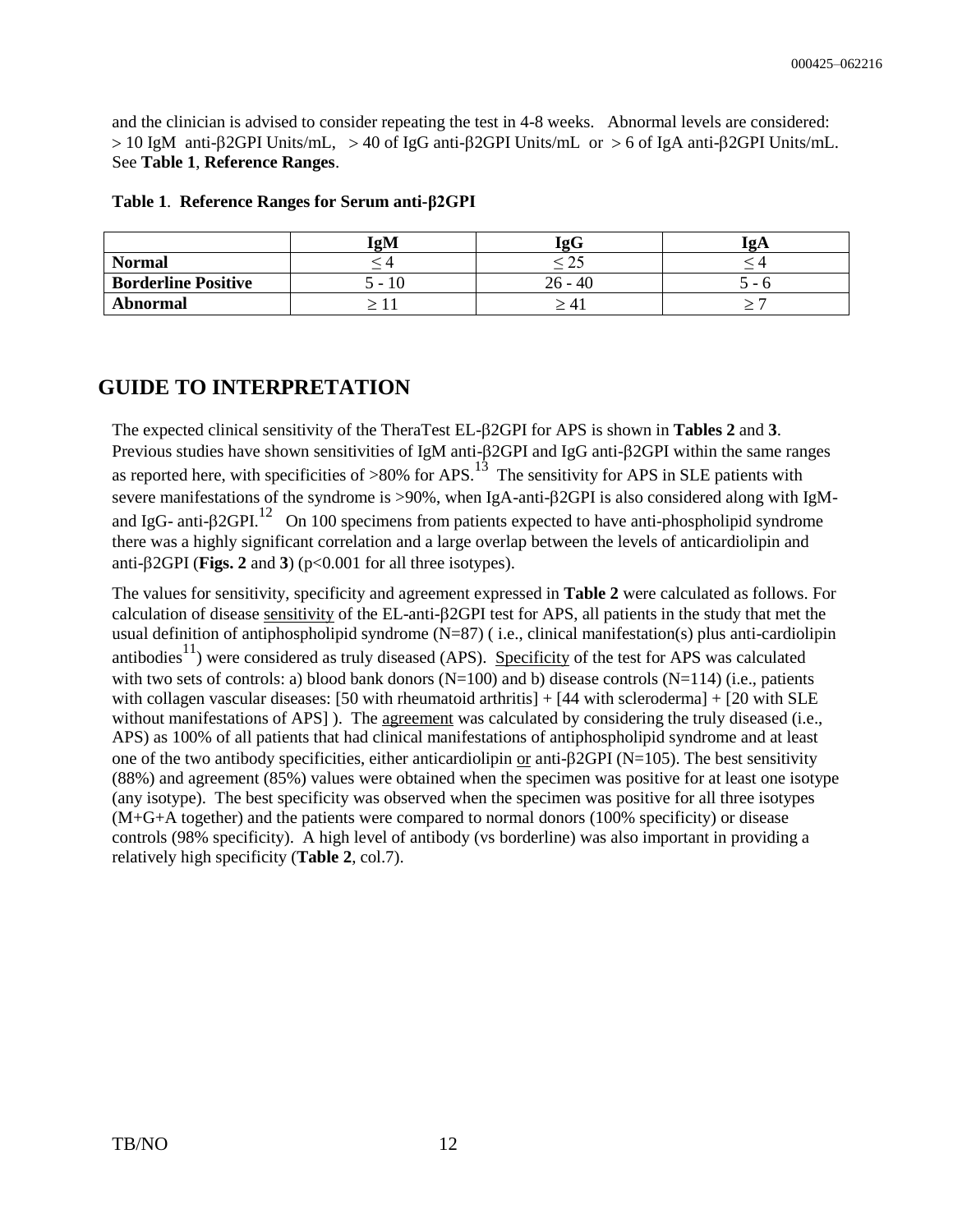|                      | 2   | 3   | 4   | 5    | 6      | 7         | 8      | 9       |
|----------------------|-----|-----|-----|------|--------|-----------|--------|---------|
| Parameter            | IgM | IgG | IgA | Any  | Any    | Abnormal  | col. 7 | $M + G$ |
|                      |     |     |     | iso- | two    | level any | and/or | $+A$    |
|                      |     |     |     | type | $1SO-$ | isotype*  | col. 9 | toge-   |
|                      |     |     |     |      | types  |           |        | ther**  |
| Sensitivity          | 58  | 72  | 45  | 88   | 55     | 67        | 75     | 37      |
| Specificity (BBD)    | 98  | 99  | 97  | 96   | 99     | 99        | 99     | 100     |
| Specificity (Disease | 85  | 95  | 92  | 76   | 96     | 94        | 93     | 98      |
| Controls)            |     |     |     |      |        |           |        |         |
| Agreement            | 75  | 84  | 51  | 85   | N/A    | N/A       | N/A    | N/A     |

**Table. 2. Sensitivity, specificity and agreement for APS of anti-2GPI test**

\* Abnormal level is considered:  $\geq 10$  IgM anti- $\beta$ 2GPI U/mL,  $\geq 40$  IgG anti- $\beta$ 2GPI U/mL or ≥ 6 IgA anti- $\beta$ 2GPI U/mL

## Table 3. Percentages of positive samples for IgM, IgG, and IgA anti-**B2GPI antibodies**

| <b>Diagnosis</b>               | Anti-β2GPI<br>% Positive       |                |            |          |                                    |
|--------------------------------|--------------------------------|----------------|------------|----------|------------------------------------|
|                                | <b>Number</b><br><b>Tested</b> | <b>IgM</b>     | <b>IgG</b> | IgA      | IgM or IgG or IgA<br>(any isotype) |
| Blood bank donors              | 100                            | $\overline{2}$ |            | 1        | 4                                  |
| Syphilis                       | 86                             | 9              | 12         | 9        | 18                                 |
| <b>Rheumatoid Arthritis</b>    | 50                             | 14             | 6          | 12       | 20                                 |
| Scleroderma                    | 44                             | 11             | 4          | $\theta$ | 14                                 |
| APS clinical                   | 100                            | 48             | 59         | 36       | 72                                 |
| <b>SLE</b>                     | 48                             | 27             | 25         | 58       | 73                                 |
| SLE with record of APS         | 28                             | 25             | 25         | 75       | 82                                 |
| SLE with record of severe APS* | $17**$                         | 29             | 35         | 81       | 94                                 |

**(**See Table 2 for disease sensitivity and specificity.**)**

\*APS= antiphospholipid syndrome; the sensitivity of anticardiolipin antibody test for the same group was 78% (for details see also **Fig. 3** below).

\*\*The 17 patients were a subset of the 28 patients in the line above with SLE and record of APS.

Antibodies against  $\beta$ 2GPI may be found in patients with collagen vascular diseases other than APS (**Table 3**). They are found, although with less frequency than anticardiolipin, in patients with syphilis. Thus, syphilis serology should also be known in patients positive for anti- $\beta$ 2GPI. Anti- $\beta$ 2GPI may be found as one Ig isotype alone or as combinations of two or three isotypes (**Table 4**). The majority of APS patients tested had both anticardiolipin and anti-2GPI antibodies (**Table 5**).

#### **Table 4***.* **Distribution of single isotypes and combination of**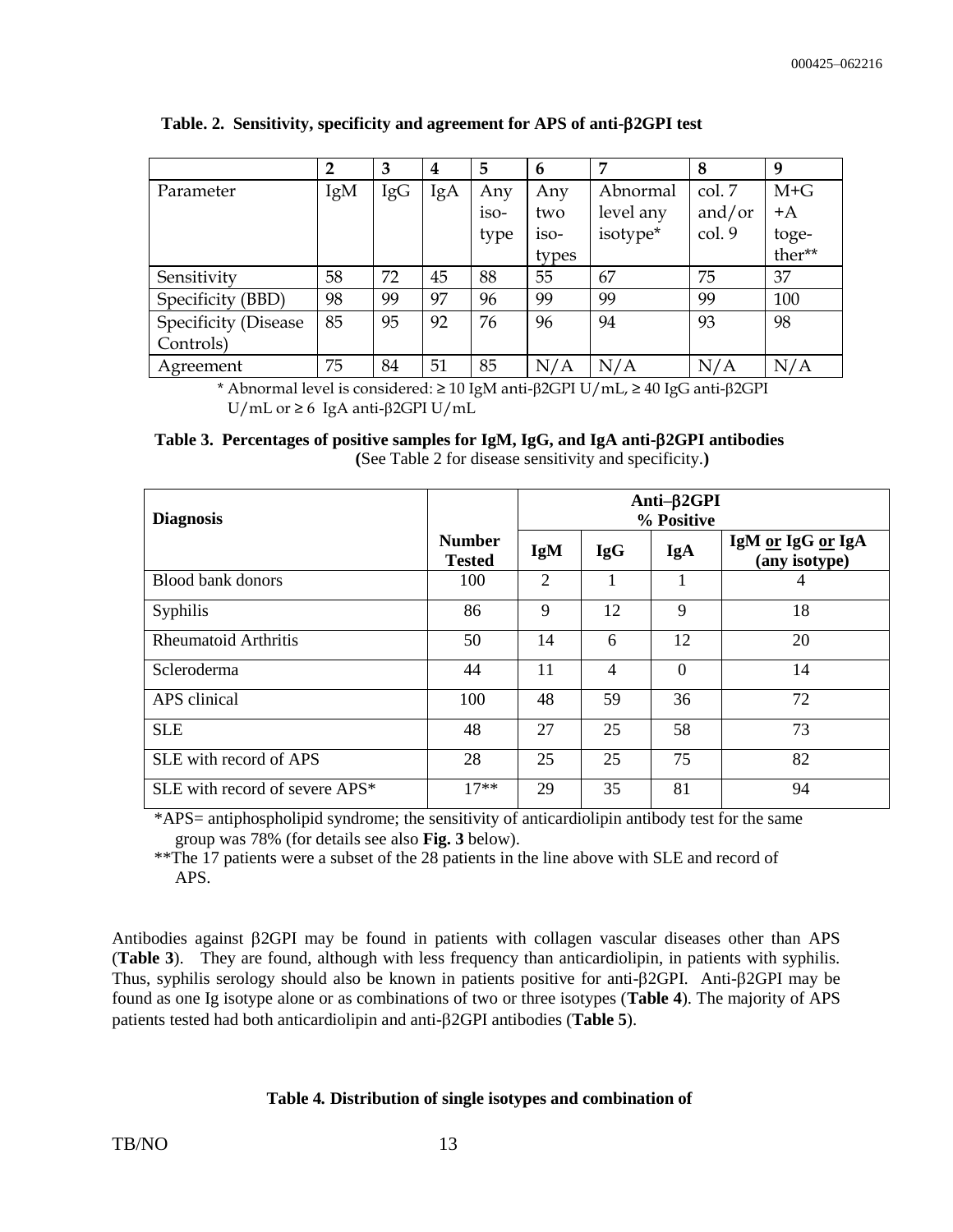| Isotype of antibodies | Number       | Number positive for      |
|-----------------------|--------------|--------------------------|
| identified            | positive for | anti- $\beta$ 2GPI       |
|                       | anti-β2GPI   | with $>2$ x normal limit |
| IgM only              | 15           |                          |
| IgG only              | 24           | 13                       |
| IgA only              | 17           | 11                       |
| $IgM+IgG$             | 12           | N/A                      |
| $IgM+IgA$             | 2            | N/A                      |
| $IgG+IgA$             | 6            | N/A                      |
| $IgM+IgG+IgA$         | 32           | N/A                      |

**isotypes in 148 patient specimens: 100 with antiphospholipid syndrome and 48 with SLE.**

N/A: not applicable

**Table 5. Relationship between the positive and negative test results with anticardiolipin and anti-2GPI (TheraTest EL-aCL and TheraTest EL-2GPI) for IgM, IgG, and IgA isotypes separately and for any isotype (IgM, IgG, and /or IgA) in 140 specimens (patients with APS and normals).**

| IgM                 |          | EL-aCL   |          |  |  |
|---------------------|----------|----------|----------|--|--|
|                     |          | Positive | Negative |  |  |
| $EL$ - $\beta$ 2GPI | Positive |          | 7        |  |  |
|                     | Negative | 7        | 81       |  |  |
|                     |          |          |          |  |  |
| <b>IgG</b>          |          | EL-aCL   |          |  |  |
|                     |          | Positive | Negative |  |  |
| $EL$ - $\beta$ 2GPI | Positive | 58       | 1        |  |  |
|                     | Negative | 10       | 71       |  |  |
|                     |          |          |          |  |  |
| IgA                 |          |          | EL-aCL   |  |  |
|                     |          | Positive | Negative |  |  |
| $EL$ - $\beta$ 2GPI | Positive | 21       | 17       |  |  |
|                     | Negative | 6        | 96       |  |  |
|                     |          |          |          |  |  |
| Any isotype         |          |          | EL-aCL   |  |  |
|                     |          | Positive | Negative |  |  |
| $EL$ - $\beta$ 2GPI | Positive | 67       | 8        |  |  |

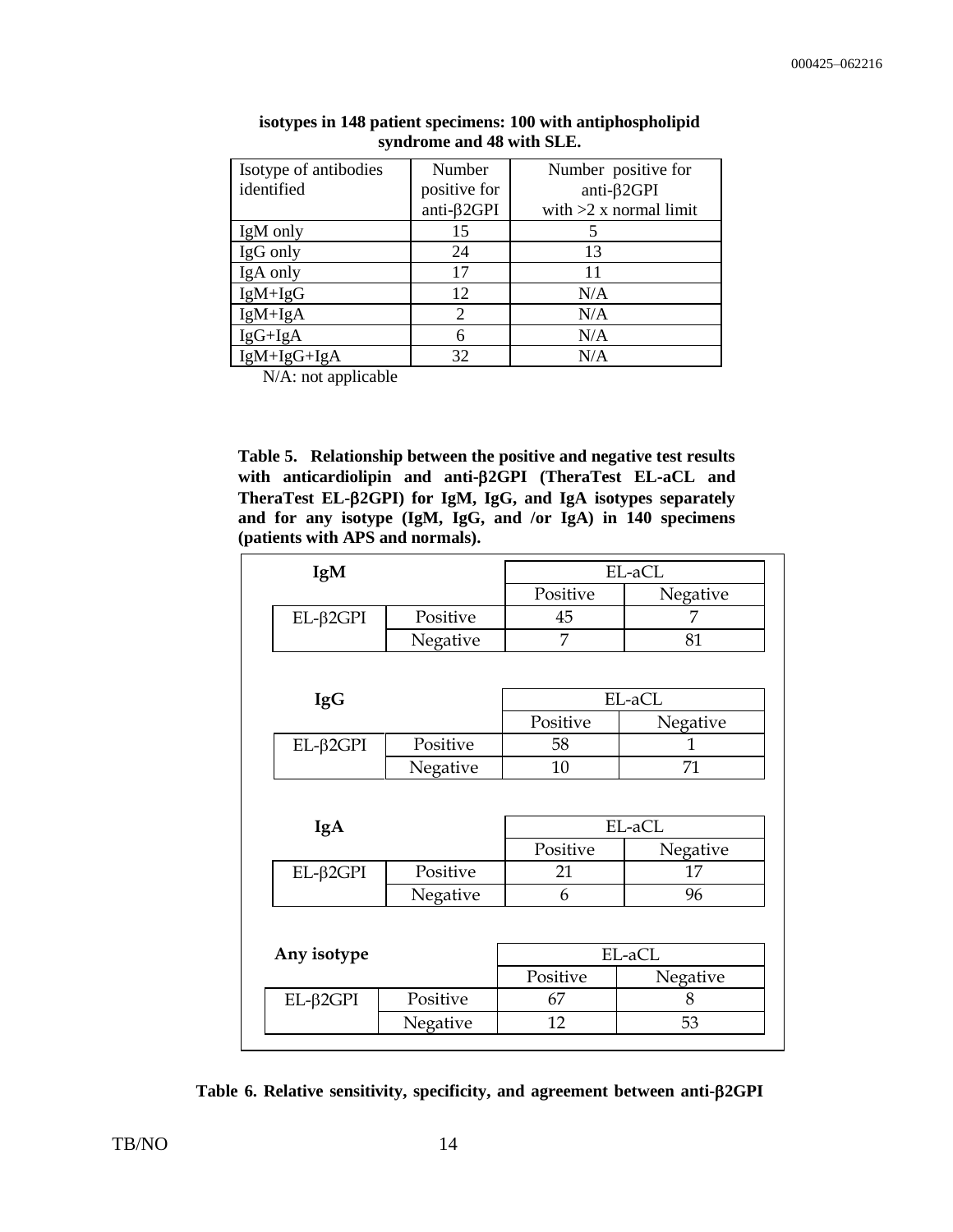**and anti-cardiolipin (TheraTest EL-2GPI™ and EL-aCL™) calculated on 140 specimens (from patients with APS and normals) tested in parallel for the two antibodies. The results obtained with the anticardiolipin test were used to categorize patients as truly diseased (APS)**. (Data calculated from Table 5 above.)

| <b>Parameter</b>   | IgM $(\% )$ | $\vert$ IgG $(\% )$ | IgA $(%)$ | Any isotype |
|--------------------|-------------|---------------------|-----------|-------------|
|                    |             |                     |           | (9/0)       |
| <b>Sensitivity</b> | 86          | 85                  | 78        | 85          |
| <b>Specificity</b> | 91          | 99                  | 85        | 87          |
| Agreement          | 90          | 92                  | 84        | 87          |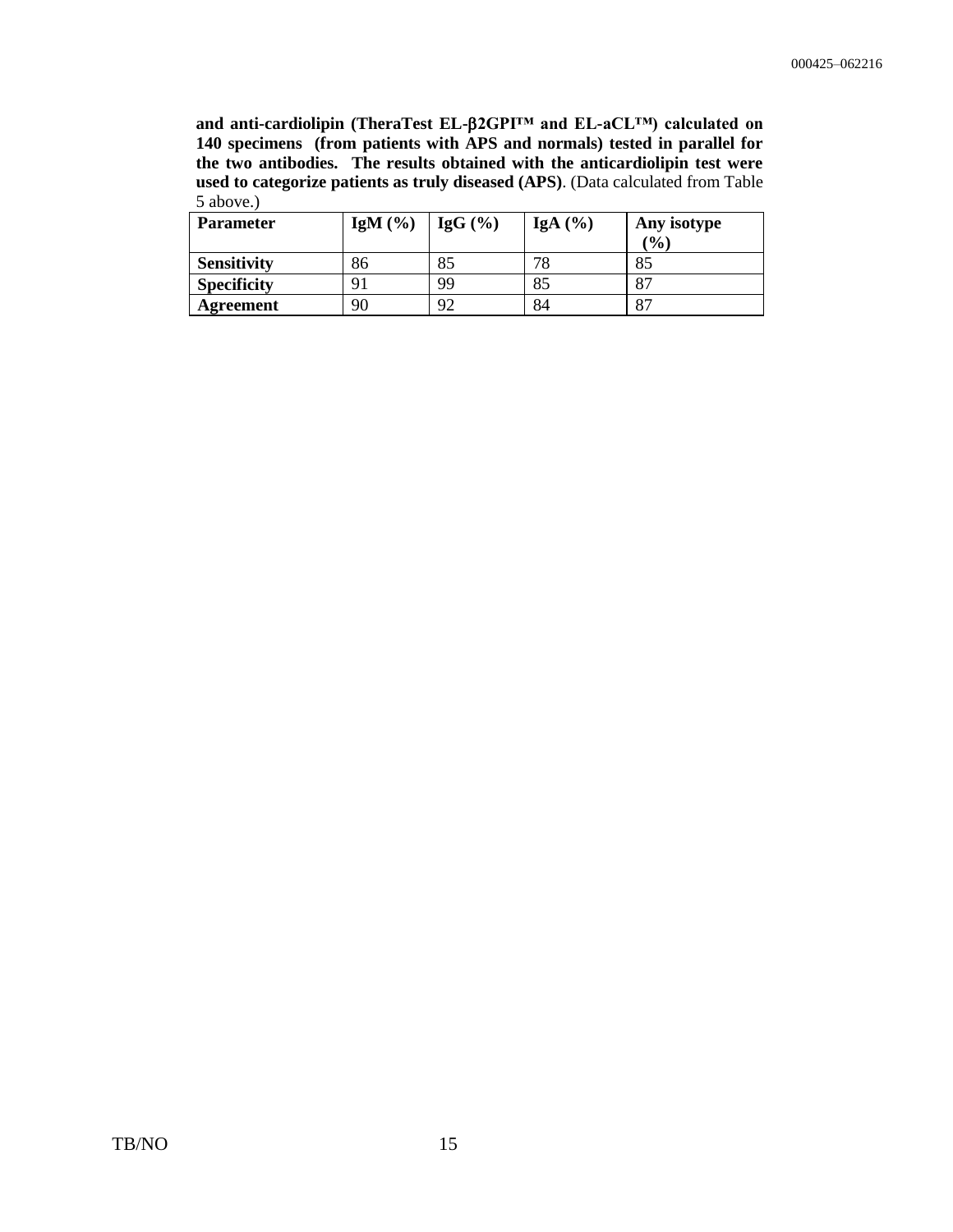



Fig 2c



**Fig. 2 a,b,c**: The correlation between the levels of anti- $\beta$ 2GPI (EL- $\beta$ 2GPI, single point calibration) and anticardiolipin [aCL] antibodies (TheraTest EL-aCL, standard curve) in specimens from 100 patients with manifestations of antiphospholipid syndrome (1 aCL Unit  $\simeq$  1  $\beta$ 2GPI Unit).

Note: Mβ2GPI = IgM anti-β2GPI, Gβ2GPI = IgG anti- $\beta$ 2GPI, and A $\beta$ 2GPI = IgA anti- $\beta$ 2GPI.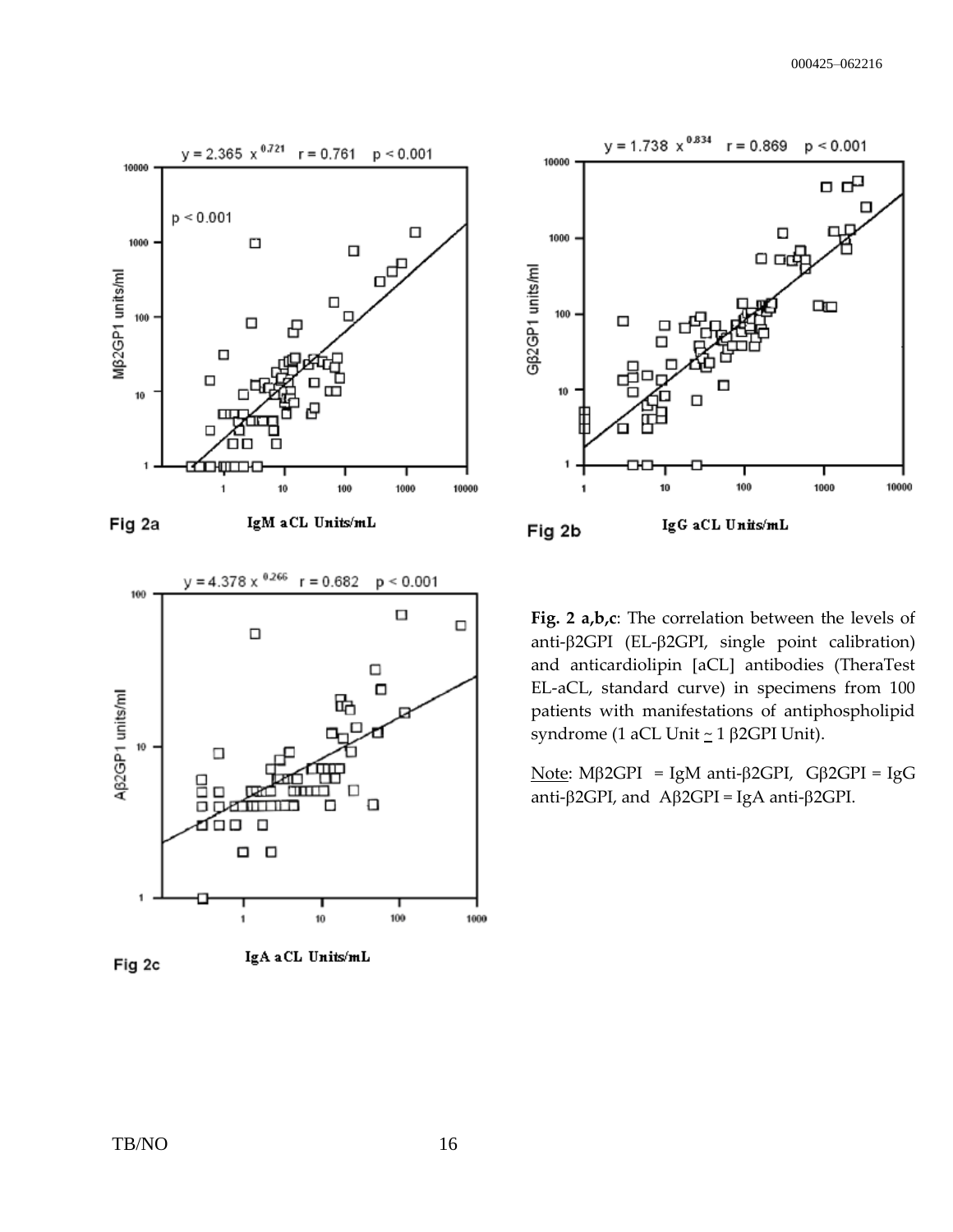

**Fig. 3:** The relationship between specimens with abnormal levels of anticardiolipin antibodies and/or anti- $\beta$ 2GPI in 100 specimens. Note the large overlap between the results obtained with the two assays as well as the existence of specimens deemed to be normal by only one of the two assays.

## **PERFORMANCE CHARACTERISTICS**

#### **Within-Run Precision:**

Within-run precision was determined by assaying a specimen containing high levels of autoantibodies in 42 pairs of wells for each antibody class. The coefficient of variation for IgM, IgG, and IgA anti- $\beta$ 2GPI was found to be 6%, 11% and 11%, respectively.

#### **Between-Run Precision:**

Between-run precision was determined by assaying specimens containing high and low levels of autoantibodies in 20 separate runs. The coefficient of variation was found to be: IgM 5%; IgG  $<9\%$  and IgA  $<11\%$ .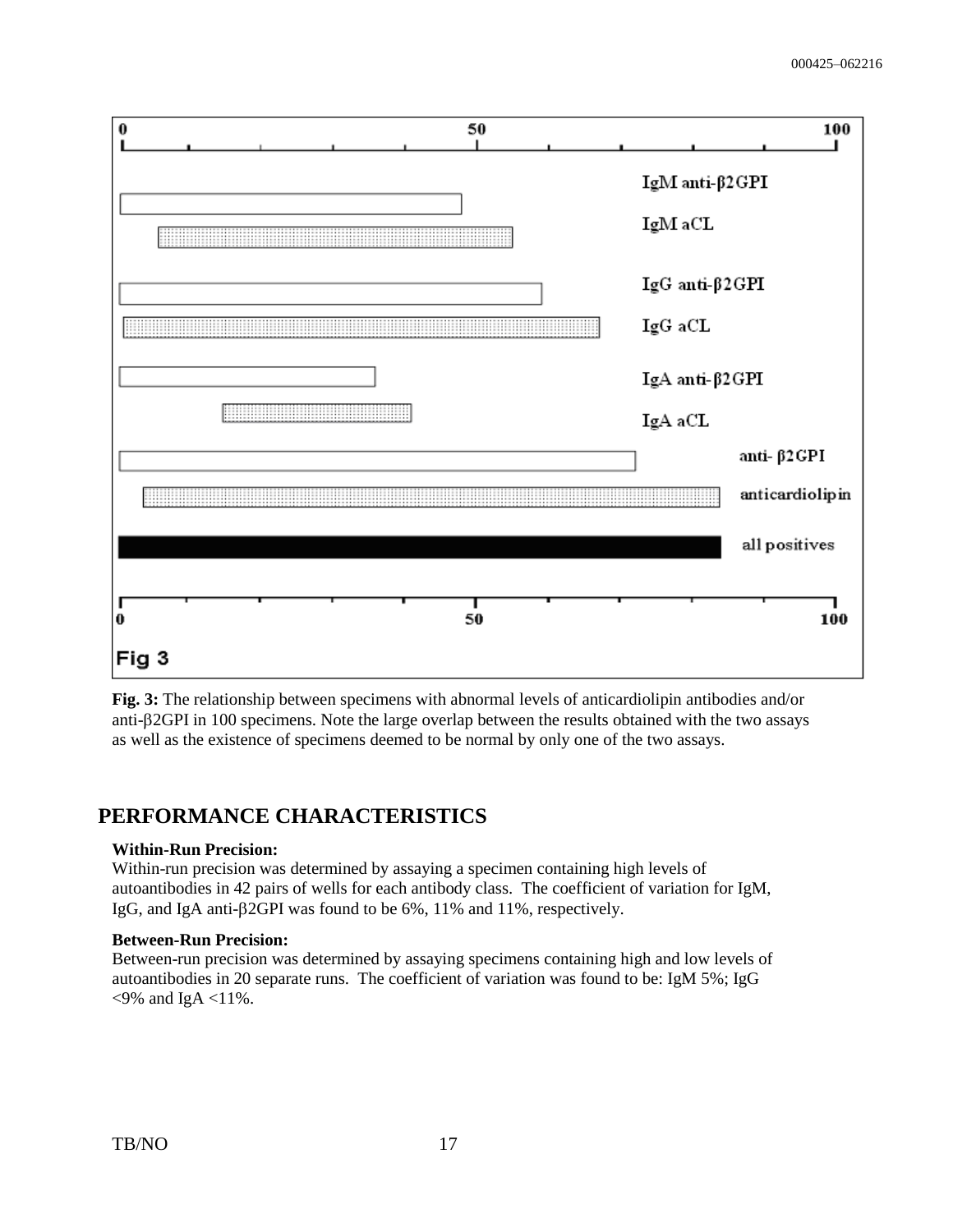#### **REFERENCES**

- 1. Schousboe I. 1985.  $\beta$ 2-Glycoprotein I: a plasma inhibitor of the contact activation of the intrinsic blood coagulation pathway. *Blood 66:1086-1091.*
- 2. Harris E and GVR Hughes. 1988. Thrombosis and miscarriages: the antiphospholipid antibody story. *ISI Atlas of Science 1:155-160*.
- 3. Loizou S., MA Byron, HJ Englert, J David, GRV Hughes, MJ Walport. 1988. Association of quantitative anticardiolipin antibody levels with fetal loss and time of loss in systemic lupus erythematosus. *Q. J. Med. 68:525-531.*
- 4. Roube, RAS. 1996. Immunology of the antiphospholipid antibody syndrome*. Arthr. Rheum. 39:1444-1454.*
- 5. Galli M, P Comfurius, C Maassen, HC Hemker, MH de Baets, PJ van Breda-Vriesman, T Barbui, RF Zwaal, and EM Bevers. 1990. Anticardiolipin antibodies (ACA) directed not to cardiolipin but to a plasma protein cofactor. *Lancet 335 1544-1547.*
- 6. McNeil HP, RJ Simpson, CN Chesterman, and SA Krilis. 1990. Antiphospholipid antibodies are directed against a complex antigen that includes a lipid binding inhibitor of coagulation: beta-2-glycoprotein I (apolipoprotien H). *Proc. Natl. Acad. Sci. USA 87:4120-4124.*
- 7. Matsuura E, Y Igarashi, M Fujimoto, K Ichikawa, T Koike. 1990. Anticardiolipin cofactor(s) and differential diagnosis of autoimmune disease. *Lancet 336:177-178*.
- 8. Matsuura E, Y Igarashi, M Fujimoto, K Ichikawa, T Suzuki,T Sumida, T Yasuda, and T Koike. 1992. Heterogeneity of anticardiolipin antibodies defined by the anticardiolipin cofactor. *J. Immunol. 148:3885-3891.*
- 9. Matsuura E, Y Igarashi, T Yasuda, DA Triplett, and T Koike. 1994. Anticardiolipin antibodies recognize beta 2-glycoprotien I structure altered by interacting with an oxygen modified solid phase surface. *J. Exp. Med. 179: 457-462.*
- 10. Roubey RAS, RA Eisenberg, MF Harper and JB Winfield. 1995. "Anticardiolipin" autoantibodies recognize beta 2-glycoprotien I in the absence of phospholipid: Importance of antigen density and bivalent binding. *J. Immunol. 154:954-960*.
- 11. Alarcon-Segovia D and AR Cabral. 1996. The antiphospholipid/cofactor syndromes. *J. Rheumatol. 23:1319- 1322.*
- 12. Fanopoulos D, MR Teodorescu, J Varga. and M Teodorescu. 1998. High frequency of abnormal levels of IgA anti-beta 2-glycoprotein I antibodies in patients with systemic lupus erythematosus: relationship with antiphospholipid antibody syndrome. (data on file) and *J. Rheumatol., 25:675-680*.
- 13. Tsutsumi A, E Matsuura, K Ichikawa, A Fujisaku, M Mukai, S Kobayashi and T Koike. 1996. Antibodies to beta 2-glycoprotien I and clinical manifestations in patients with systemic lupus erythematosus. *Arthritis Rheum. 39:1466-1474.*
- 14. Cervera R, J Font, A Lopez-Soto, F Casals, L Pallares, A Bove, M Ingelmo and A Urbano-Marquez. 1990. Isotype distribution of anticardiolipin antibodies in systemic lupus erythematosus: prospective analysis of a series of 100 patients. *Ann.. Rheum. Dis. 49:109-113*.
- 15. Molina JF, S Gutierrez-Urena, J Molina, O Uribe, S Richards, C DeCeulaer, C Garcia, WA Wilson, AE Gharavi and LR Espinoza. 1997. Variability of anticardiolipin antibody isotype distribution in 3 geographic populations of patients with systemic lupus erythematosus. *J. Rheumatol. 24:291-296*.
- 16. Juby A., P Davis, T Genge and J McElhaney. 1995. Anticardiolipin antibodies in two elderly subpopulations. *Lupus, 4: 482-485.*
- 17. Garner RC. Testing of some benzidine analogues for microsomal activation to bacterial mutagens. Cancer Lett**.**  1975; 1:39-42.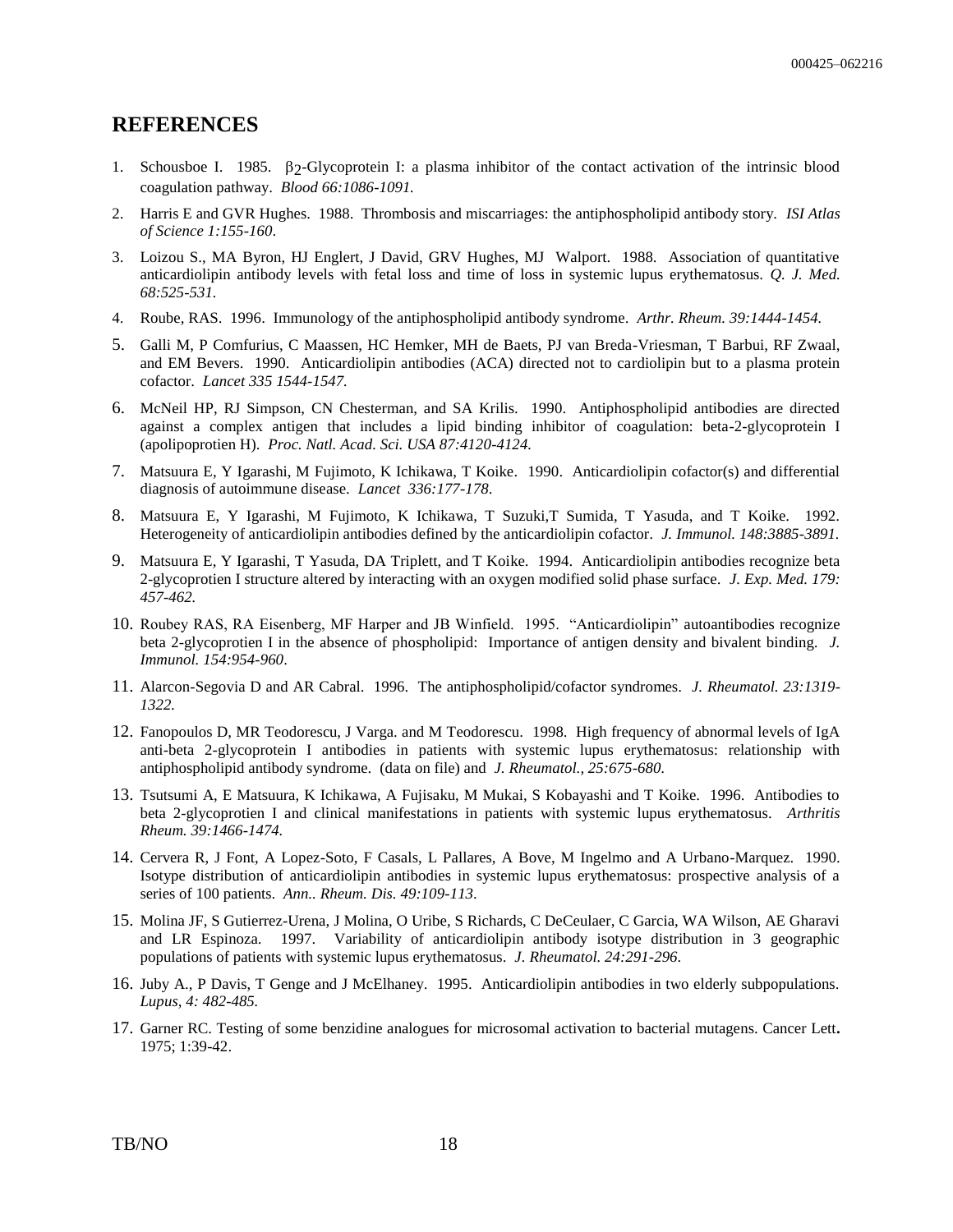#### **Problem Possible Causes Solution(s)** OD values of Specimen Blanks are >0.4. 1. Chromogen may be contaminated. 2. Improper storage or aging of Specimen. 1. Take OD of Chromogen + Stop Reagent; if OD >0.1, discard Chromogen, use new bottle & repeat test. 2. Check storage conditions for reagents. Single Specimen has high Specimen Blank for IgG. 1. Specimen may have very high level of IgG. 1. Check IgG levels Calibrator OD values out or range. 1. Incorrect incubation temperature or timing. 2. Wrong Calibrator was used or placed in the wrong well. 1. Check that temperature was correct. Check that time was correct. See "Poor Precision" below. No. 2-4. Repeat test. 2. Repeat test. Pay close attention to instructions. 3. Calibrator was diluted. 4. Wavelength of filter incorrect. 5. Contamination of Calibrator in well. 6. Cal Blank OD out of range. 3. Repeat test. Calibrator is pre-diluted and ready-to-use. 4. Change filter to  $450 \pm 5$  nm. 5. Repeat test; pipette carefully. 6. a) an excess volume of Conjugate was added to the Calibrator wells. b) the incubation time was too long. c) Insufficient washing. d) a damaged/dirty well; clean optical surface; reread. e) Chromogen is contaminated; replace. OD value for Calibrator &/or Unit value for Positive Control (PC) show a sudden downward shift on their longitudinal graphs.\* A sudden downward shift suggests: 1. Improper filter selection for ELISA reader 2. A reduced volume or improper dilution of sample or one of the reagents. 3. A lower than usual incubation temperature 4. A shortened incubation time. 5. Poor quality water for Wash Buffer 1. Change filter to 450 nm for the ELISA reader; reread plate if time elapsed since development is <30 min. 2. Review sample & reagent volumes used for the test; make corrections, if needed, and rerun test. 3. Check that room temperature (RT) is between  $20^{\circ}$  & 25ºC, and that reagents are warmed to RT. 4. Assure that the timer functions properly and that timed interval settings are correct. 5. Use bottled sterile water for irrigation, USP. **Note:** For errors other than wrong filter, repeat the test. OD values for Calibrators and Unit values for PC show downward trends on their longitudinal graphs.\* A downward trend of either or both sets of values suggests possible reagent decay (antigen-coated wells, Calibrator, PC, Conjugate and/or Substrate) Assure that microwells and reagents are properly stored at 2º - 8ºC. Check empty microwells for condensate and if present, contact manufacturer. Consider decay of Calibrator or PC if only one reagent shows downward trend. If OD and Unit values are within acceptable ranges for Calibrators and PCs, accept test results. Use new reagent(s) and repeat the test if a reagent error is suspected. OD values for Calibrators and/or Unit values for PCs show sudden upward shifts on their longitudinal graphs. A sudden upward shift suggests: 1. An increased volume of the sample or one of the reagents. 2. A greater than usual incubation temperature 3. A lengthened incubation time. 4. Improper mixing of reagents. 5. Contamination of the well with 1. Review sample and reagent volumes used for the test; make corrections, if needed, and rerun test. 2. Check that Room Temperature (RT) is in 18º - 25ºC range; adjust if necessary. 3. Assure that the timer functions properly and that timed interval settings are correct. 4. Mix all reagents before use.

## **TROUBLESHOOTING**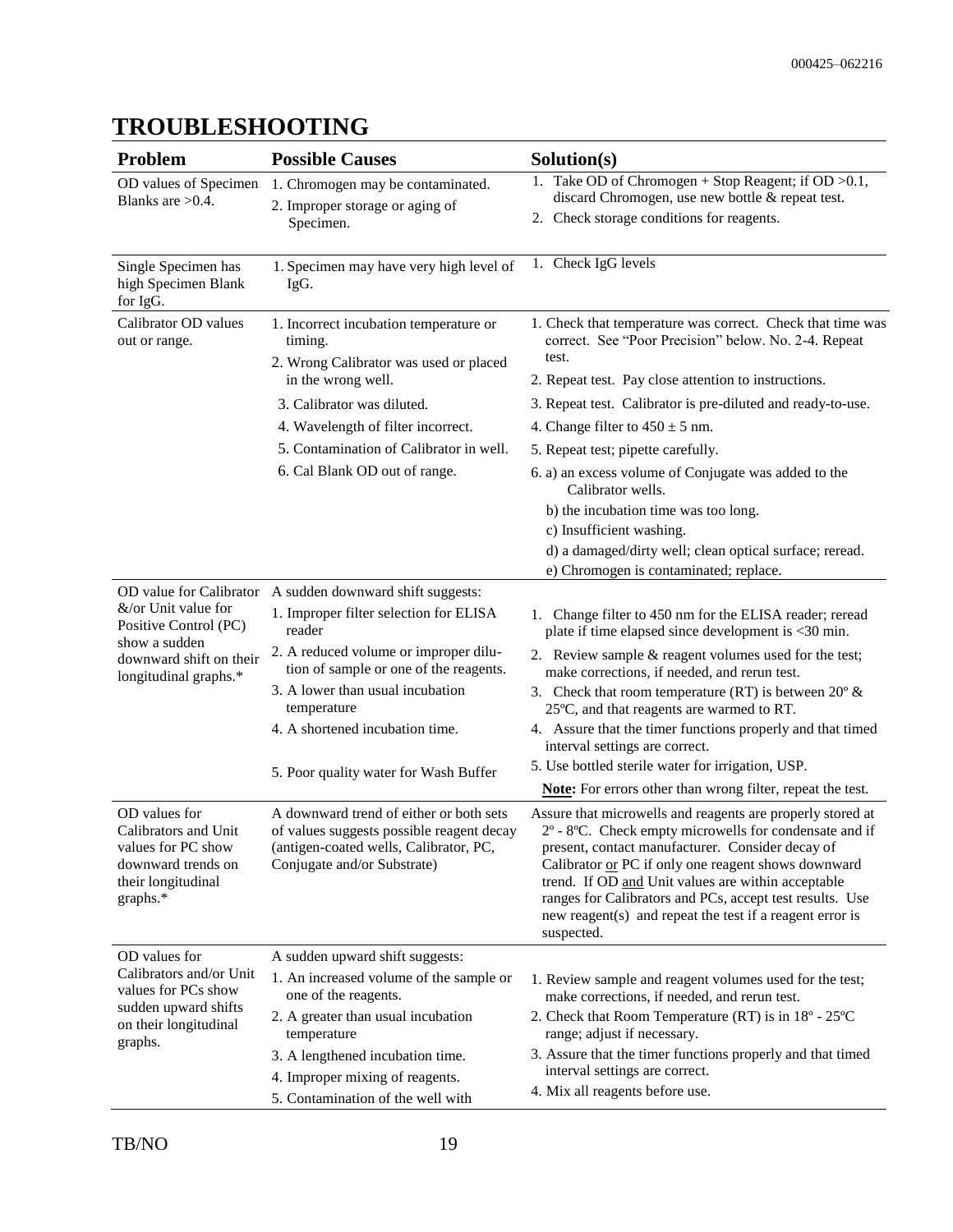|                                          | Conjugate.                                                                                                   | 5. Repeat test.                                                                                                                                                                                                                                             |
|------------------------------------------|--------------------------------------------------------------------------------------------------------------|-------------------------------------------------------------------------------------------------------------------------------------------------------------------------------------------------------------------------------------------------------------|
|                                          |                                                                                                              | Note: Rerun assay after corrections are made.                                                                                                                                                                                                               |
| Positive and/or<br>Negative Control Unit | 1. Incorrect temperature or timing of<br>incubations.                                                        | 1. Check that incubation temperature $&$ timing were<br>correct. Rerun assay.                                                                                                                                                                               |
| values out of range.                     | 2. Incorrect volumes of reagents pipetted.                                                                   | 2. Assess accuracy/precision of pipettes and assure correct<br>volumes were delivered. Rerun assay.                                                                                                                                                         |
|                                          | 3. Reagents not mixed.                                                                                       | 3. Mix all reagents before use.                                                                                                                                                                                                                             |
|                                          | 4. Cross-contamination of Controls                                                                           | 4. Pipette carefully, changing tips for each reagent.                                                                                                                                                                                                       |
|                                          | 5. Optical pathway not clean.                                                                                | 5. Check for moisture, dirt, or air bubbles in or on wells.<br>Tap plate, wipe bottom and reread.                                                                                                                                                           |
| No color development                     | 1. One or more reagents not added, or<br>added in wrong sequence.                                            | 1. Recheck procedure. Be sure stop reagent is added last.<br>Check for unused reagent(s).                                                                                                                                                                   |
|                                          | 2. Antigen-coated wells inactive.                                                                            | 2. Check for obvious moisture in unused wells – an<br>indicator of condensate from opening a cold pouch. Use<br>microwells from a new pouch and repeat test.                                                                                                |
|                                          | 3. Improper dilution of Wash Buffer<br>concentrate.                                                          | 3. Prepare new 1X Wash Buffer and repeat test. Do not<br>confuse Stop Reagent with Wash Buffer Concentrate<br>(similar bottles) when preparing 1X Wash Buffer. Use<br>of diluted Stop Reagent in place of 1X Wash Buffer will<br>destroy color development. |
|                                          |                                                                                                              | Note: Repeat tests on Calibrator and Controls first, for a<br>check on good performance after changes. Contact<br>manufacturer if trouble persists.                                                                                                         |
| All test results are<br>yellow.          | 1. One or more reagents may be<br>contaminated; focus first on<br>Chromogen.                                 | 1. Check absorbance of unused Chromogen + Stop<br>Reagent; discard if absorbance is high.                                                                                                                                                                   |
|                                          | 2. Contaminated buffers and reagents.                                                                        | 2. Check all solutions for turbidity. Discard turbid reagents<br>and repeat with new reagents.                                                                                                                                                              |
|                                          | 3. Wash Buffer (1X) contaminated or<br>improper washing due to crystals<br>formation in the Wash concentrate | 3. Use clean container. Check quality of water used to<br>prepare buffer; check for crystal formation in the Wash<br>concentrate (dissolve crystals before preparing 1X<br><b>Wash Buffer.)</b>                                                             |
|                                          | 4. Improper dilution of serum/Controls.                                                                      | 4. Check by measuring residual volume of diluted<br>Specimen. Make corrections and repeat test.                                                                                                                                                             |
| Poor precision.                          | 1. Pipettor delivery CV greater than 5%<br>or samples not added slowly.                                      | 1. Check calibration of pipettor. Use reproducible<br>technique.                                                                                                                                                                                            |
|                                          | 2. Serum or reagents not mixed<br>sufficiently; reagents not at room<br>temperature prior to addition.       | 2. Mix all reagents gently but thoroughly and equilibrate to<br>room temperature.                                                                                                                                                                           |
|                                          | 3. Reagent addition taking too long;<br>inconsistency in timing intervals, air<br>bubbles.                   | 3. Develop consistent uniform technique and avoid<br>splashing; use multi-tip device or autodispenser to<br>decrease reagent delivery time.                                                                                                                 |
|                                          | 4. Air currents blowing over plate during<br>incubations.                                                    | 4. Cover plate or place in chamber.                                                                                                                                                                                                                         |
|                                          | 5. Optical pathway not clean.                                                                                | 5. Wipe bottom of plate with soft tissue. Check instrument<br>light source and detector for dirt.                                                                                                                                                           |
|                                          | 6. Instrument not equilibrated before<br>readings were taken.                                                | 6. Check instrument manual for warm-up procedure.                                                                                                                                                                                                           |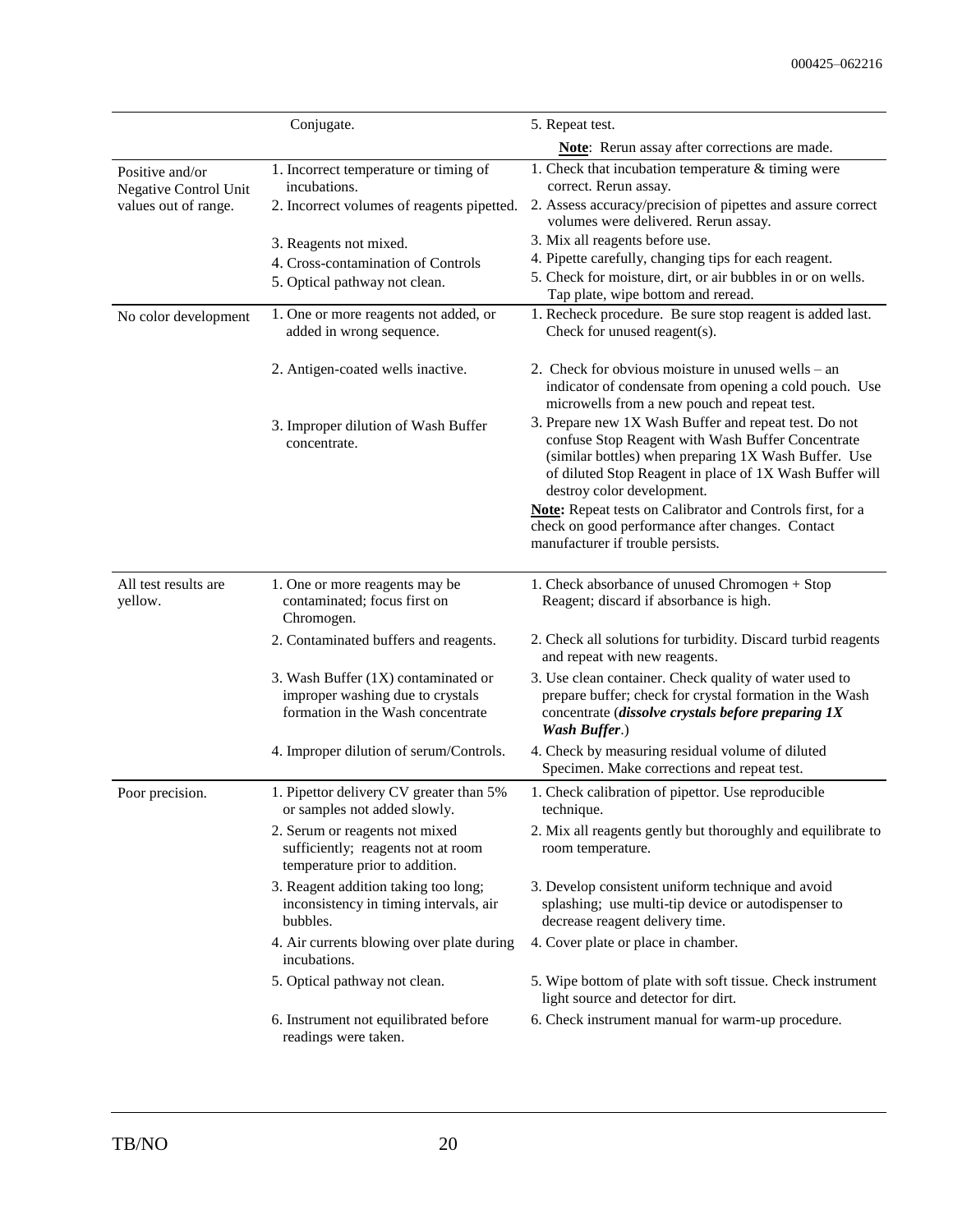| Poor precision (cont'd) | 7. Washing not consistent; trapped<br>bubbles; liquid left in wells at end of<br>wash cycle. | Use only acceptable washing devices. Lengthen<br>timing delay on automated washing devices. Check that<br>all wells are filled and aspirated uniformly. Dispense<br>1X Wash Buffer above level of reagents previously<br>added to wells. |
|-------------------------|----------------------------------------------------------------------------------------------|------------------------------------------------------------------------------------------------------------------------------------------------------------------------------------------------------------------------------------------|
|                         | 8. Improper pipetting.                                                                       | Avoid air bubbles in pipette tips. Develop consistent<br>8.<br>technique.                                                                                                                                                                |

**\* Longitudinal Graphs:** For each anti-2GPI assay performed with a given kit lot number, the OD values of the Calibrators (IgM, IgG, IgA) and the Unit values of the PCs and NCs (IgM, IgG, IgA) are recorded on longitudinal graphs which are maintained in the *Bench Manual*. These graphs can be used to see an upward or downward shift or trend over time for Calibrator OD values and /or for PC/NC Unit values.